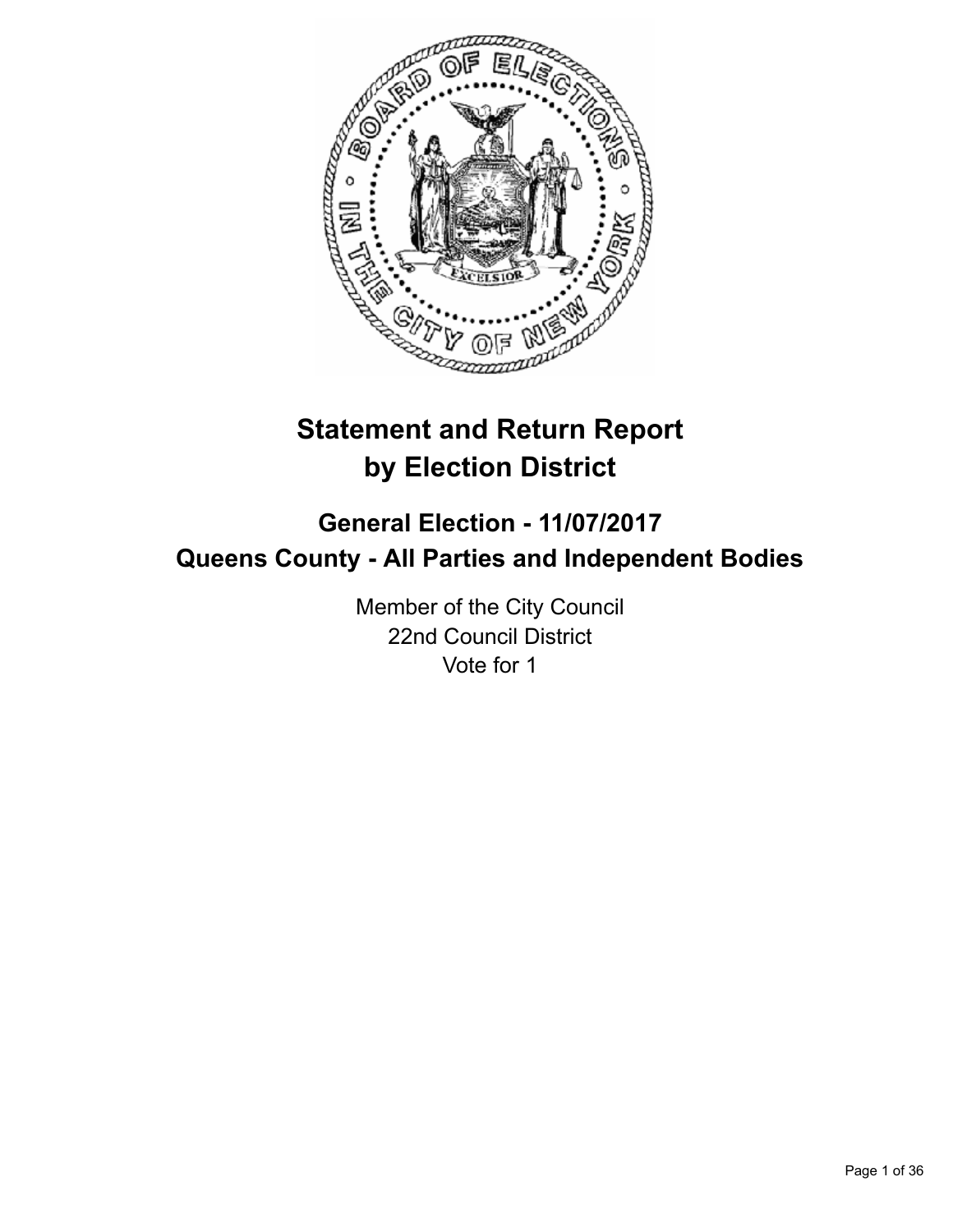

| <b>PUBLIC COUNTER</b>                                    | 3 |
|----------------------------------------------------------|---|
| <b>MANUALLY COUNTED EMERGENCY</b>                        | 0 |
| ABSENTEE / MILITARY                                      | 0 |
| AFFIDAVIT                                                | 0 |
| <b>Total Ballots</b>                                     | 3 |
| Less - Inapplicable Federal/Special Presidential Ballots | 0 |
| <b>Total Applicable Ballots</b>                          |   |
| COSTA G. CONSTANTINIDES (DEMOCRATIC)                     | 2 |
| COSTA G. CONSTANTINIDES (WORKING FAMILIES)               | 0 |
| KATHLEEN K. SPRINGER (DIVE IN)                           | 0 |
| <b>Total Votes</b>                                       | 2 |
| Unrecorded                                               |   |

#### **060/30**

| PUBLIC COUNTER                                           | 258 |
|----------------------------------------------------------|-----|
| <b>MANUALLY COUNTED EMERGENCY</b>                        | 0   |
| ABSENTEE / MILITARY                                      | 10  |
| AFFIDAVIT                                                | 1   |
| <b>Total Ballots</b>                                     | 269 |
| Less - Inapplicable Federal/Special Presidential Ballots | 0   |
| <b>Total Applicable Ballots</b>                          | 269 |
| COSTA G. CONSTANTINIDES (DEMOCRATIC)                     | 164 |
| COSTA G. CONSTANTINIDES (WORKING FAMILIES)               | 39  |
| KATHLEEN K. SPRINGER (DIVE IN)                           | 21  |
| NIGEL GREMBOWSKI (WRITE-IN)                              | 1   |
| RAND PAUL (WRITE-IN)                                     | 1   |
| <b>Total Votes</b>                                       | 226 |
| Unrecorded                                               | 43  |

| <b>PUBLIC COUNTER</b>                                    | 234 |
|----------------------------------------------------------|-----|
| <b>MANUALLY COUNTED EMERGENCY</b>                        | 0   |
| ABSENTEE / MILITARY                                      | 4   |
| AFFIDAVIT                                                |     |
| <b>Total Ballots</b>                                     | 239 |
| Less - Inapplicable Federal/Special Presidential Ballots | 0   |
| <b>Total Applicable Ballots</b>                          | 239 |
| COSTA G. CONSTANTINIDES (DEMOCRATIC)                     | 179 |
| COSTA G. CONSTANTINIDES (WORKING FAMILIES)               | 22  |
| KATHLEEN K. SPRINGER (DIVE IN)                           | 6   |
| <b>Total Votes</b>                                       | 207 |
| Unrecorded                                               | 32  |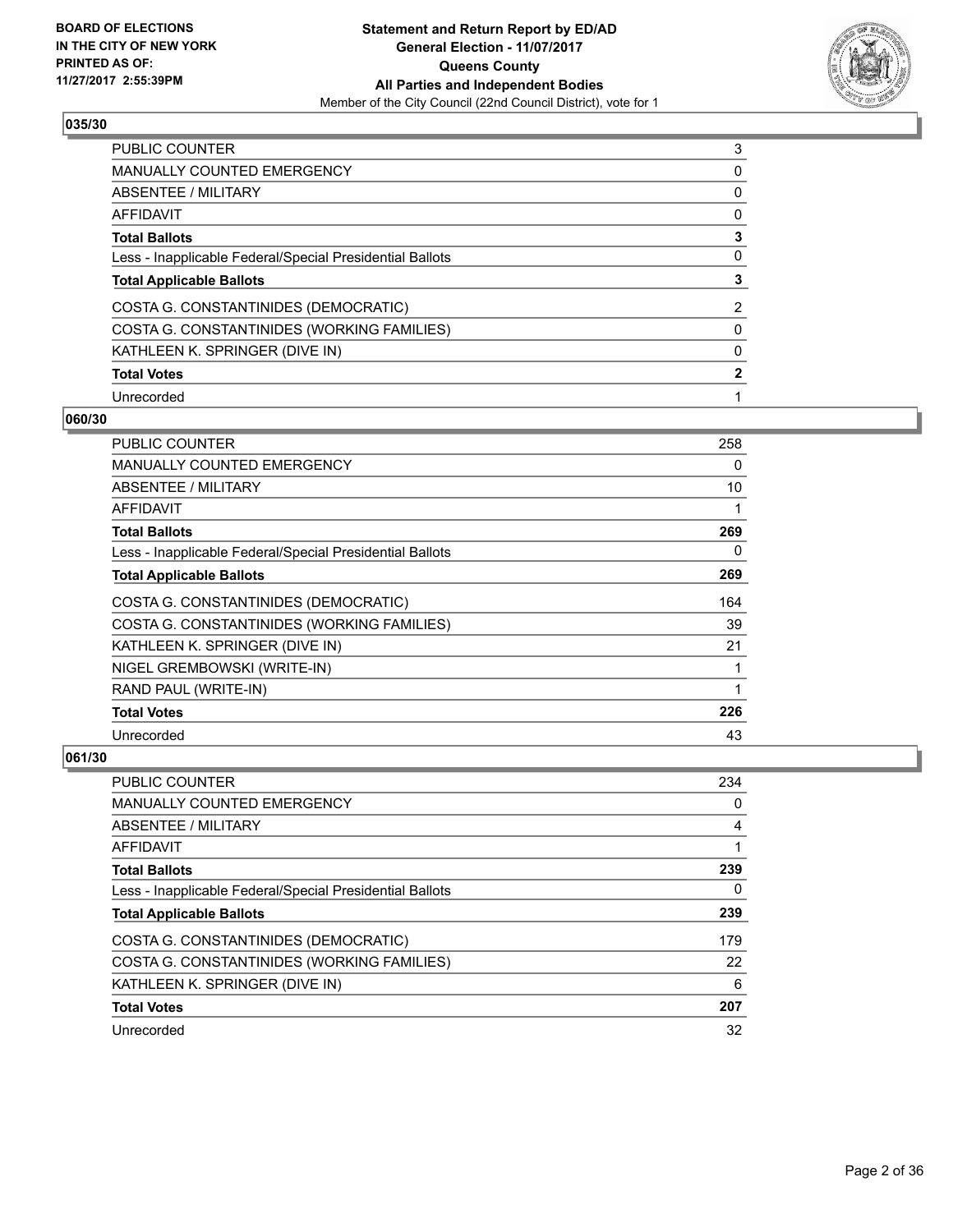

| <b>PUBLIC COUNTER</b>                                    | 130 |
|----------------------------------------------------------|-----|
| <b>MANUALLY COUNTED EMERGENCY</b>                        | 0   |
| ABSENTEE / MILITARY                                      |     |
| AFFIDAVIT                                                |     |
| <b>Total Ballots</b>                                     | 132 |
| Less - Inapplicable Federal/Special Presidential Ballots | 0   |
| <b>Total Applicable Ballots</b>                          | 132 |
|                                                          |     |
| COSTA G. CONSTANTINIDES (DEMOCRATIC)                     | 98  |
| COSTA G. CONSTANTINIDES (WORKING FAMILIES)               | 14  |
| KATHLEEN K. SPRINGER (DIVE IN)                           | 8   |
| <b>Total Votes</b>                                       | 120 |

#### **078/30**

| <b>PUBLIC COUNTER</b>                                    | 127            |
|----------------------------------------------------------|----------------|
| <b>MANUALLY COUNTED EMERGENCY</b>                        | 0              |
| ABSENTEE / MILITARY                                      | 5              |
| <b>AFFIDAVIT</b>                                         | $\overline{2}$ |
| <b>Total Ballots</b>                                     | 134            |
| Less - Inapplicable Federal/Special Presidential Ballots | $\Omega$       |
| <b>Total Applicable Ballots</b>                          | 134            |
| COSTA G. CONSTANTINIDES (DEMOCRATIC)                     | 86             |
| COSTA G. CONSTANTINIDES (WORKING FAMILIES)               | 26             |
| KATHLEEN K. SPRINGER (DIVE IN)                           | 7              |
| <b>Total Votes</b>                                       | 119            |
| Unrecorded                                               | 15             |

| <b>PUBLIC COUNTER</b>                                    | 252 |
|----------------------------------------------------------|-----|
| MANUALLY COUNTED EMERGENCY                               | 0   |
| ABSENTEE / MILITARY                                      | 2   |
| AFFIDAVIT                                                | 0   |
| <b>Total Ballots</b>                                     | 254 |
| Less - Inapplicable Federal/Special Presidential Ballots | 0   |
| <b>Total Applicable Ballots</b>                          | 254 |
| COSTA G. CONSTANTINIDES (DEMOCRATIC)                     | 182 |
| COSTA G. CONSTANTINIDES (WORKING FAMILIES)               | 29  |
| KATHLEEN K. SPRINGER (DIVE IN)                           | 9   |
| ANTHONY NUZIATO (WRITE-IN)                               |     |
| UNATTRIBUTABLE WRITE-IN (WRITE-IN)                       | 1   |
| <b>Total Votes</b>                                       | 222 |
| Unrecorded                                               | 32  |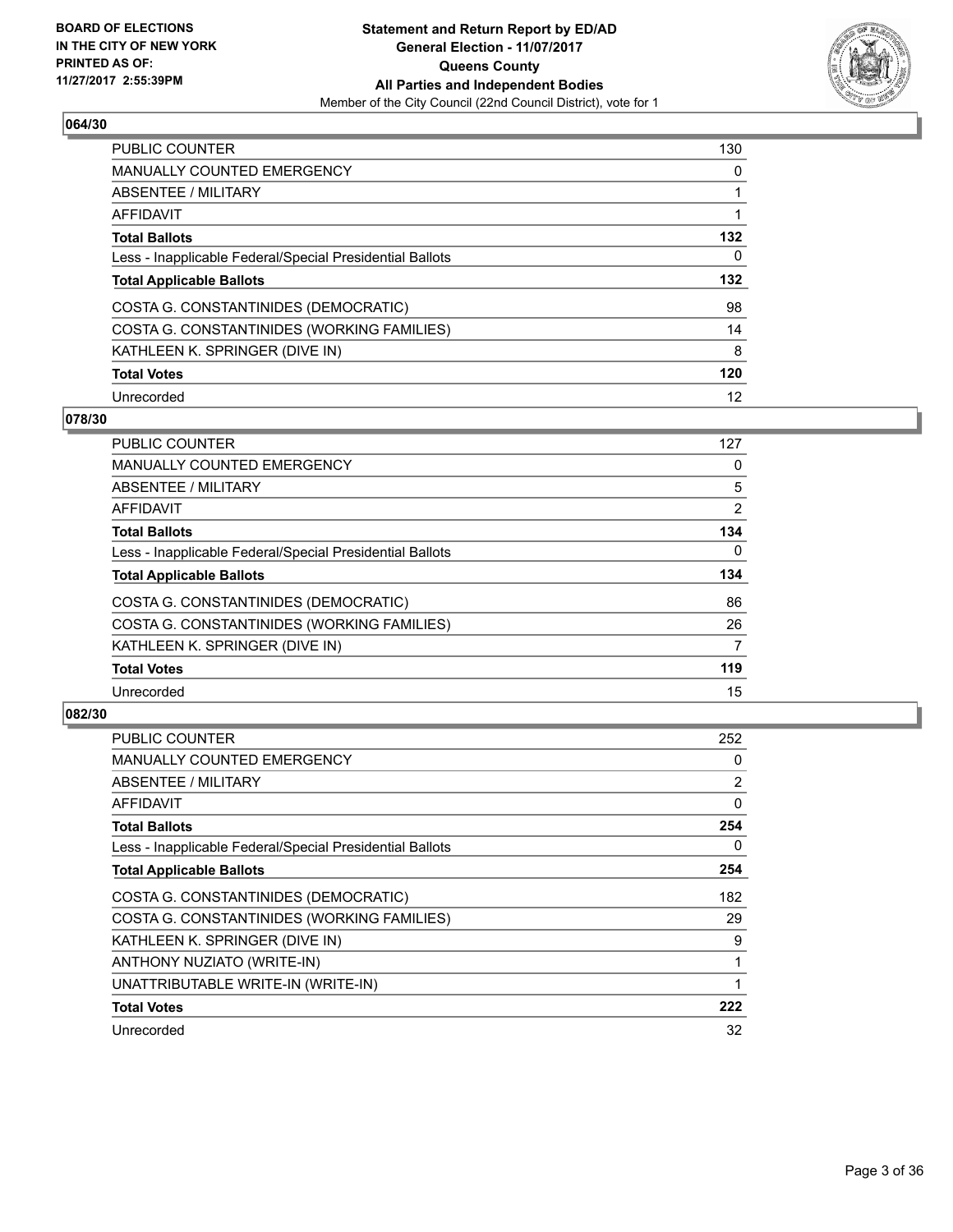

| PUBLIC COUNTER                                           | 140 |
|----------------------------------------------------------|-----|
| <b>MANUALLY COUNTED EMERGENCY</b>                        | 0   |
| ABSENTEE / MILITARY                                      | 2   |
| AFFIDAVIT                                                |     |
| <b>Total Ballots</b>                                     | 143 |
| Less - Inapplicable Federal/Special Presidential Ballots | 0   |
| <b>Total Applicable Ballots</b>                          | 143 |
| COSTA G. CONSTANTINIDES (DEMOCRATIC)                     | 113 |
| COSTA G. CONSTANTINIDES (WORKING FAMILIES)               | 5   |
| KATHLEEN K. SPRINGER (DIVE IN)                           | 6   |
| <b>Total Votes</b>                                       | 124 |
| Unrecorded                                               | 19  |

## **011/34**

| <b>PUBLIC COUNTER</b>                                    | 126   |
|----------------------------------------------------------|-------|
| <b>MANUALLY COUNTED EMERGENCY</b>                        | 0     |
| ABSENTEE / MILITARY                                      | 7     |
| <b>AFFIDAVIT</b>                                         | 0     |
| <b>Total Ballots</b>                                     | 133   |
| Less - Inapplicable Federal/Special Presidential Ballots | 0     |
| <b>Total Applicable Ballots</b>                          | 133   |
| COSTA G. CONSTANTINIDES (DEMOCRATIC)                     | 98    |
| COSTA G. CONSTANTINIDES (WORKING FAMILIES)               | 8     |
| KATHLEEN K. SPRINGER (DIVE IN)                           | 6     |
| <b>Total Votes</b>                                       | $112$ |
| Unrecorded                                               | 21    |

| <b>PUBLIC COUNTER</b>                                    | 151 |
|----------------------------------------------------------|-----|
| MANUALLY COUNTED EMERGENCY                               | 0   |
| ABSENTEE / MILITARY                                      | 3   |
| AFFIDAVIT                                                | 1   |
| <b>Total Ballots</b>                                     | 155 |
| Less - Inapplicable Federal/Special Presidential Ballots | 0   |
| <b>Total Applicable Ballots</b>                          | 155 |
| COSTA G. CONSTANTINIDES (DEMOCRATIC)                     | 111 |
| COSTA G. CONSTANTINIDES (WORKING FAMILIES)               | 9   |
| KATHLEEN K. SPRINGER (DIVE IN)                           | 5   |
| UNATTRIBUTABLE WRITE-IN (WRITE-IN)                       |     |
| <b>Total Votes</b>                                       | 126 |
| Unrecorded                                               | 29  |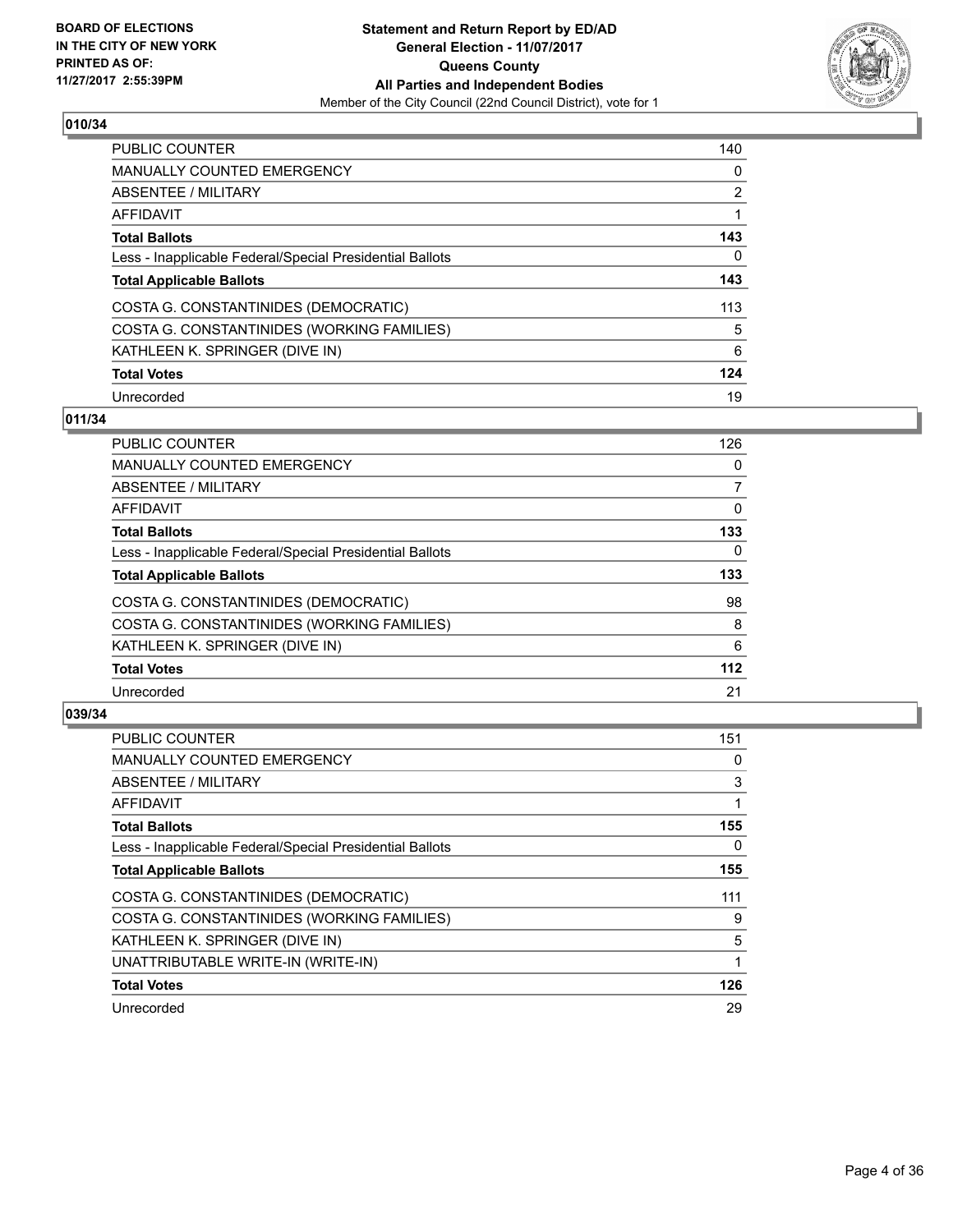

| PUBLIC COUNTER                                           | 187 |
|----------------------------------------------------------|-----|
| <b>MANUALLY COUNTED EMERGENCY</b>                        | 0   |
| ABSENTEE / MILITARY                                      | 3   |
| AFFIDAVIT                                                | 4   |
| <b>Total Ballots</b>                                     | 194 |
| Less - Inapplicable Federal/Special Presidential Ballots | 0   |
| <b>Total Applicable Ballots</b>                          | 194 |
| COSTA G. CONSTANTINIDES (DEMOCRATIC)                     | 132 |
| COSTA G. CONSTANTINIDES (WORKING FAMILIES)               | 16  |
| KATHLEEN K. SPRINGER (DIVE IN)                           | 6   |
| <b>Total Votes</b>                                       | 154 |
| Unrecorded                                               | 40  |

#### **041/34**

| <b>PUBLIC COUNTER</b>                                    | 196 |
|----------------------------------------------------------|-----|
| <b>MANUALLY COUNTED EMERGENCY</b>                        | 0   |
| ABSENTEE / MILITARY                                      | 5   |
| AFFIDAVIT                                                | 2   |
| <b>Total Ballots</b>                                     | 203 |
| Less - Inapplicable Federal/Special Presidential Ballots | 0   |
| <b>Total Applicable Ballots</b>                          | 203 |
| COSTA G. CONSTANTINIDES (DEMOCRATIC)                     | 145 |
| COSTA G. CONSTANTINIDES (WORKING FAMILIES)               | 12  |
| KATHLEEN K. SPRINGER (DIVE IN)                           | 7   |
| <b>JORGE MORALES (WRITE-IN)</b>                          | 1   |
| <b>Total Votes</b>                                       | 165 |
| Unrecorded                                               | 38  |

| PUBLIC COUNTER                                           | 117 |
|----------------------------------------------------------|-----|
| <b>MANUALLY COUNTED EMERGENCY</b>                        | 0   |
| ABSENTEE / MILITARY                                      | 0   |
| AFFIDAVIT                                                | 4   |
| <b>Total Ballots</b>                                     | 121 |
| Less - Inapplicable Federal/Special Presidential Ballots | 0   |
| <b>Total Applicable Ballots</b>                          | 121 |
|                                                          |     |
| COSTA G. CONSTANTINIDES (DEMOCRATIC)                     | 95  |
| COSTA G. CONSTANTINIDES (WORKING FAMILIES)               | 6   |
| KATHLEEN K. SPRINGER (DIVE IN)                           | 3   |
| <b>Total Votes</b>                                       | 104 |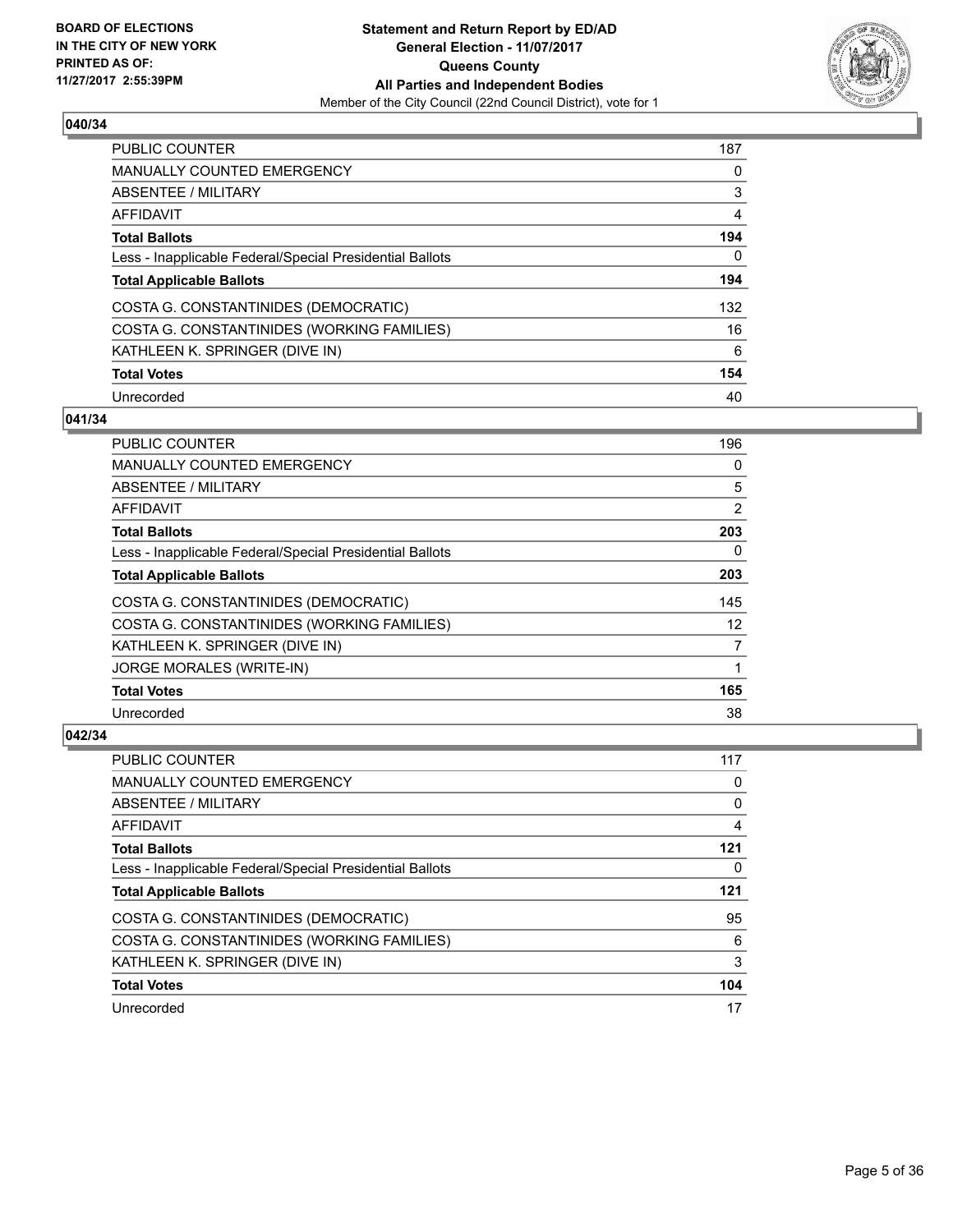

| <b>PUBLIC COUNTER</b>                                    | 124 |
|----------------------------------------------------------|-----|
| <b>MANUALLY COUNTED EMERGENCY</b>                        | 0   |
| ABSENTEE / MILITARY                                      | 2   |
| AFFIDAVIT                                                | 2   |
| <b>Total Ballots</b>                                     | 128 |
| Less - Inapplicable Federal/Special Presidential Ballots | 0   |
| <b>Total Applicable Ballots</b>                          | 128 |
| COSTA G. CONSTANTINIDES (DEMOCRATIC)                     | 88  |
| COSTA G. CONSTANTINIDES (WORKING FAMILIES)               | 7   |
| KATHLEEN K. SPRINGER (DIVE IN)                           | 3   |
| ANA MARIA BAZAN (WRITE-IN)                               | 2   |
| SEAN TOOMEY (WRITE-IN)                                   | 1   |
| <b>Total Votes</b>                                       | 101 |
| Unrecorded                                               | 27  |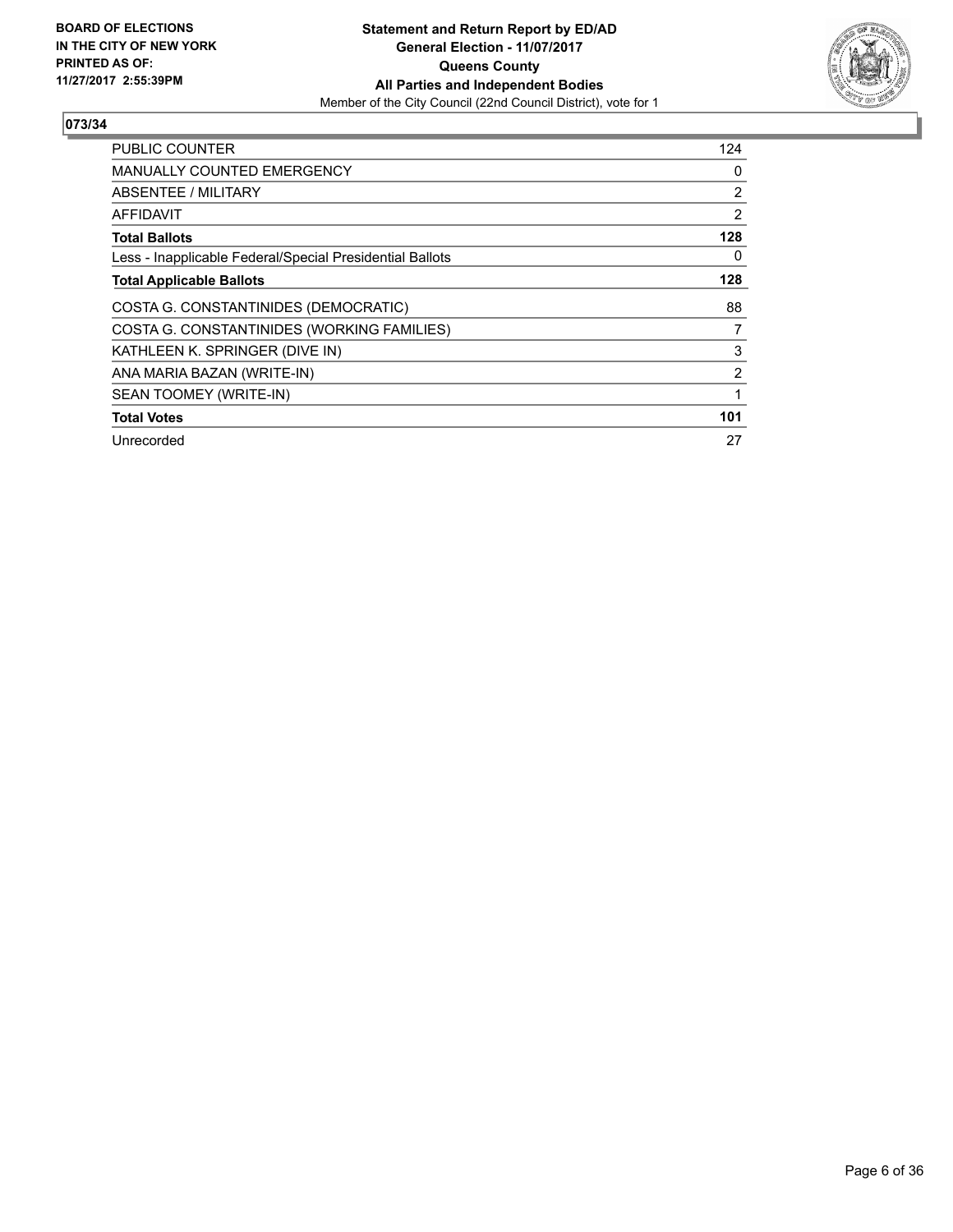

| <b>PUBLIC COUNTER</b>                                    | 113 |
|----------------------------------------------------------|-----|
| <b>MANUALLY COUNTED EMERGENCY</b>                        | 0   |
| ABSENTEE / MILITARY                                      | 4   |
| AFFIDAVIT                                                | 3   |
| <b>Total Ballots</b>                                     | 120 |
| Less - Inapplicable Federal/Special Presidential Ballots | 0   |
| <b>Total Applicable Ballots</b>                          | 120 |
| COSTA G. CONSTANTINIDES (DEMOCRATIC)                     | 88  |
| COSTA G. CONSTANTINIDES (WORKING FAMILIES)               | 8   |
| KATHLEEN K. SPRINGER (DIVE IN)                           | 5   |
| <b>Total Votes</b>                                       | 101 |
| Unrecorded                                               | 19  |

#### **050/35**

| PUBLIC COUNTER                                           | 186 |
|----------------------------------------------------------|-----|
| <b>MANUALLY COUNTED EMERGENCY</b>                        | 0   |
| ABSENTEE / MILITARY                                      | 2   |
| AFFIDAVIT                                                | 0   |
| <b>Total Ballots</b>                                     | 188 |
| Less - Inapplicable Federal/Special Presidential Ballots | 0   |
| <b>Total Applicable Ballots</b>                          | 188 |
| COSTA G. CONSTANTINIDES (DEMOCRATIC)                     | 146 |
| COSTA G. CONSTANTINIDES (WORKING FAMILIES)               | 14  |
| KATHLEEN K. SPRINGER (DIVE IN)                           | 11  |
| UNATTRIBUTABLE WRITE-IN (WRITE-IN)                       | 1   |
| <b>Total Votes</b>                                       | 172 |
| Unrecorded                                               | 16  |

| <b>Total Votes</b>                                       | 0 |
|----------------------------------------------------------|---|
| KATHLEEN K. SPRINGER (DIVE IN)                           | 0 |
| COSTA G. CONSTANTINIDES (WORKING FAMILIES)               | 0 |
| COSTA G. CONSTANTINIDES (DEMOCRATIC)                     | 0 |
| <b>Total Applicable Ballots</b>                          | 0 |
| Less - Inapplicable Federal/Special Presidential Ballots | 0 |
| <b>Total Ballots</b>                                     | 0 |
| <b>AFFIDAVIT</b>                                         | 0 |
| <b>ABSENTEE / MILITARY</b>                               | 0 |
| <b>MANUALLY COUNTED EMERGENCY</b>                        | 0 |
| <b>PUBLIC COUNTER</b>                                    | 0 |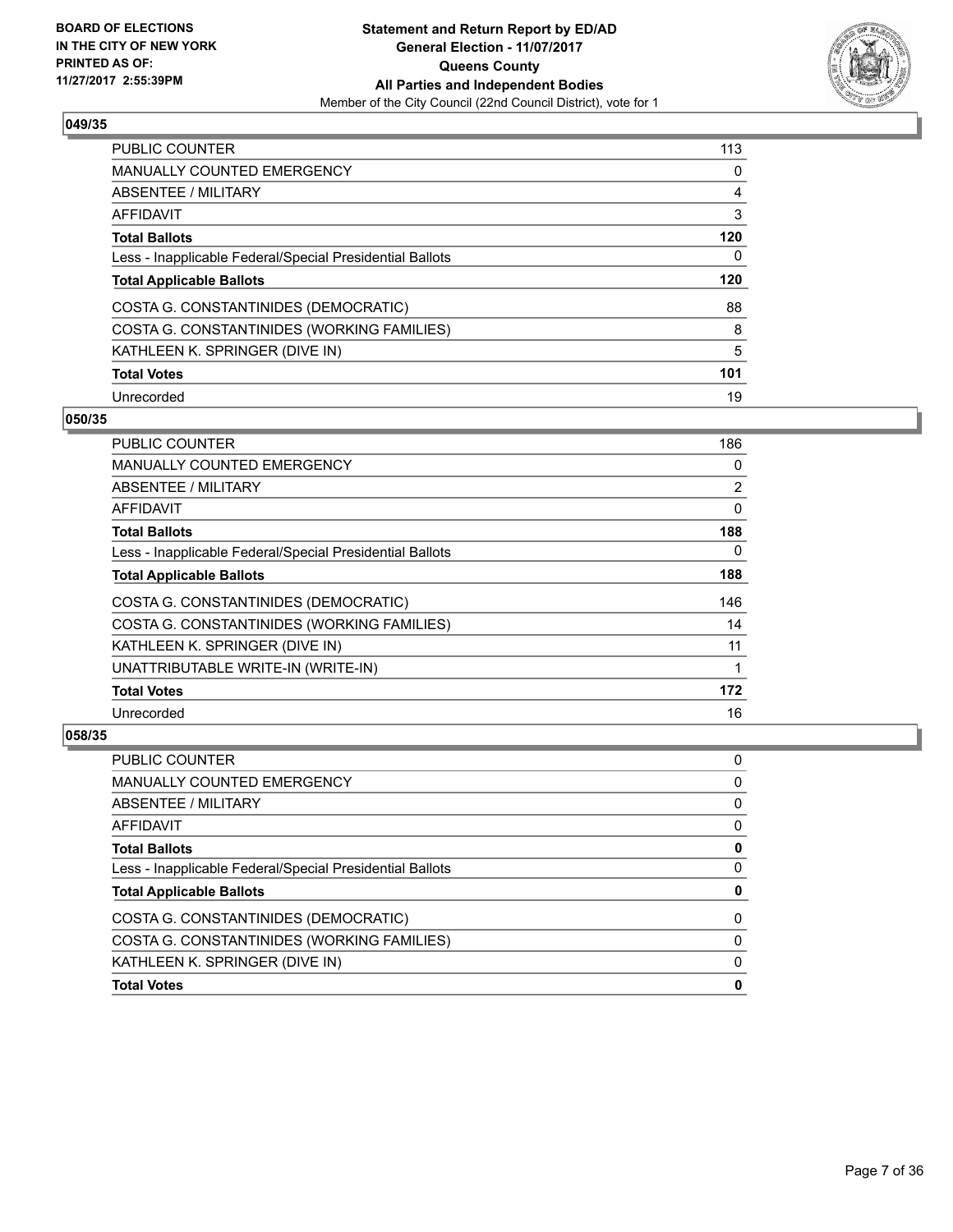

| <b>PUBLIC COUNTER</b>                                    | 0        |
|----------------------------------------------------------|----------|
| <b>MANUALLY COUNTED EMERGENCY</b>                        | 0        |
| ABSENTEE / MILITARY                                      | 0        |
| AFFIDAVIT                                                | $\Omega$ |
| <b>Total Ballots</b>                                     | 0        |
| Less - Inapplicable Federal/Special Presidential Ballots | 0        |
| <b>Total Applicable Ballots</b>                          |          |
| COSTA G. CONSTANTINIDES (DEMOCRATIC)                     | 0        |
| COSTA G. CONSTANTINIDES (WORKING FAMILIES)               | $\Omega$ |
| KATHLEEN K. SPRINGER (DIVE IN)                           |          |
| <b>Total Votes</b>                                       | Ω        |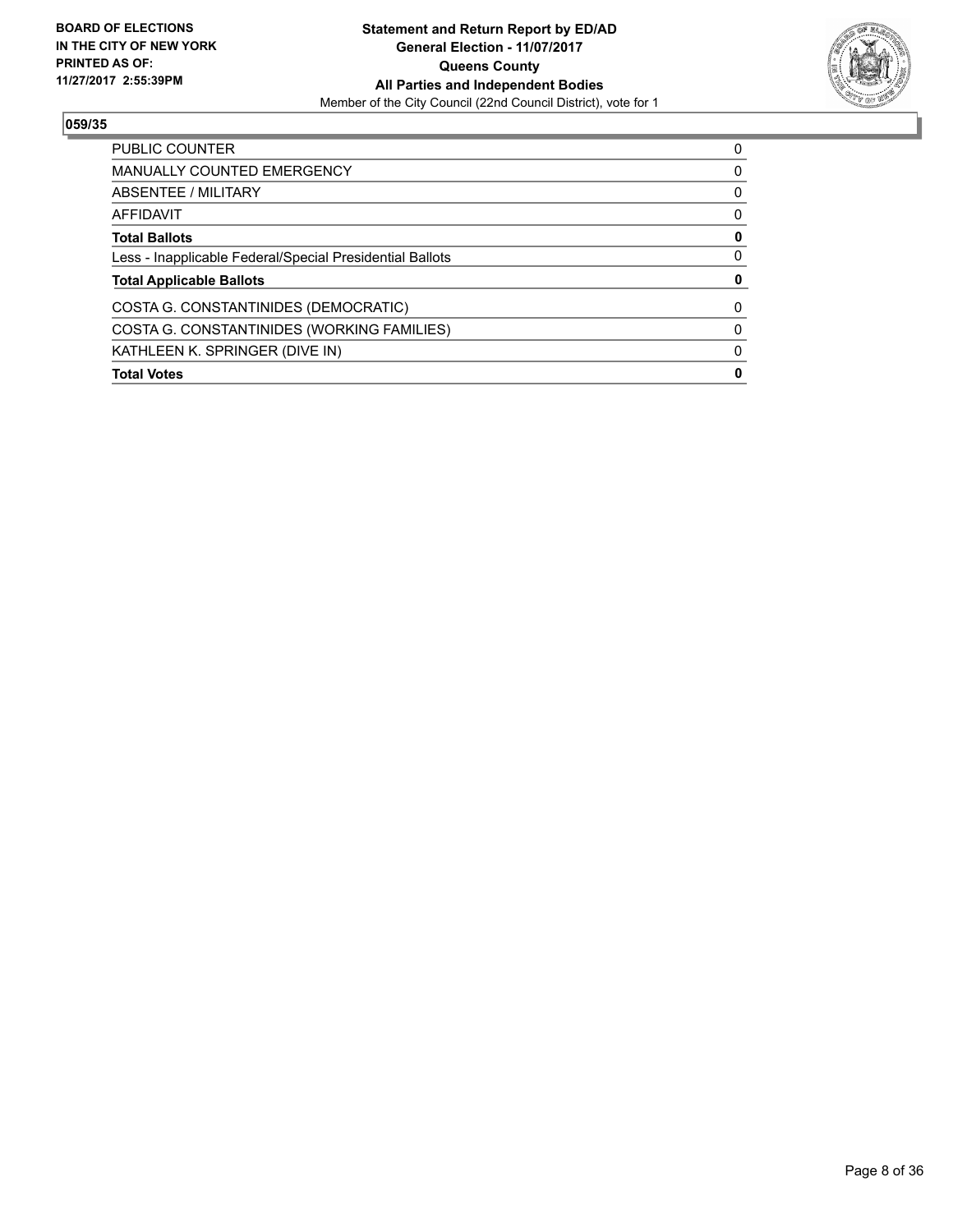

| <b>PUBLIC COUNTER</b>                                    | 453 |
|----------------------------------------------------------|-----|
| <b>MANUALLY COUNTED EMERGENCY</b>                        | 0   |
| ABSENTEE / MILITARY                                      | 12  |
| AFFIDAVIT                                                | 2   |
| <b>Total Ballots</b>                                     | 467 |
| Less - Inapplicable Federal/Special Presidential Ballots | 0   |
| <b>Total Applicable Ballots</b>                          | 467 |
| COSTA G. CONSTANTINIDES (DEMOCRATIC)                     | 300 |
| COSTA G. CONSTANTINIDES (WORKING FAMILIES)               | 67  |
| KATHLEEN K. SPRINGER (DIVE IN)                           | 22  |
| <b>Total Votes</b>                                       | 389 |
| Unrecorded                                               | 78  |

#### **002/36**

| <b>PUBLIC COUNTER</b>                                    | 297      |
|----------------------------------------------------------|----------|
| <b>MANUALLY COUNTED EMERGENCY</b>                        | 0        |
| ABSENTEE / MILITARY                                      | 9        |
| <b>AFFIDAVIT</b>                                         | 2        |
| <b>Total Ballots</b>                                     | 308      |
| Less - Inapplicable Federal/Special Presidential Ballots | $\Omega$ |
| <b>Total Applicable Ballots</b>                          | 308      |
| COSTA G. CONSTANTINIDES (DEMOCRATIC)                     | 215      |
| COSTA G. CONSTANTINIDES (WORKING FAMILIES)               | 33       |
| KATHLEEN K. SPRINGER (DIVE IN)                           | 12       |
| <b>Total Votes</b>                                       | 260      |
| Unrecorded                                               | 48       |

| <b>PUBLIC COUNTER</b>                                    | 136 |
|----------------------------------------------------------|-----|
| MANUALLY COUNTED EMERGENCY                               | 0   |
| ABSENTEE / MILITARY                                      |     |
| AFFIDAVIT                                                | 2   |
| <b>Total Ballots</b>                                     | 139 |
| Less - Inapplicable Federal/Special Presidential Ballots | 0   |
| <b>Total Applicable Ballots</b>                          | 139 |
| COSTA G. CONSTANTINIDES (DEMOCRATIC)                     | 107 |
| COSTA G. CONSTANTINIDES (WORKING FAMILIES)               | 16  |
| KATHLEEN K. SPRINGER (DIVE IN)                           | 5   |
| KIMON THERMOS (WRITE-IN)                                 |     |
| <b>Total Votes</b>                                       | 129 |
| Unrecorded                                               | 10  |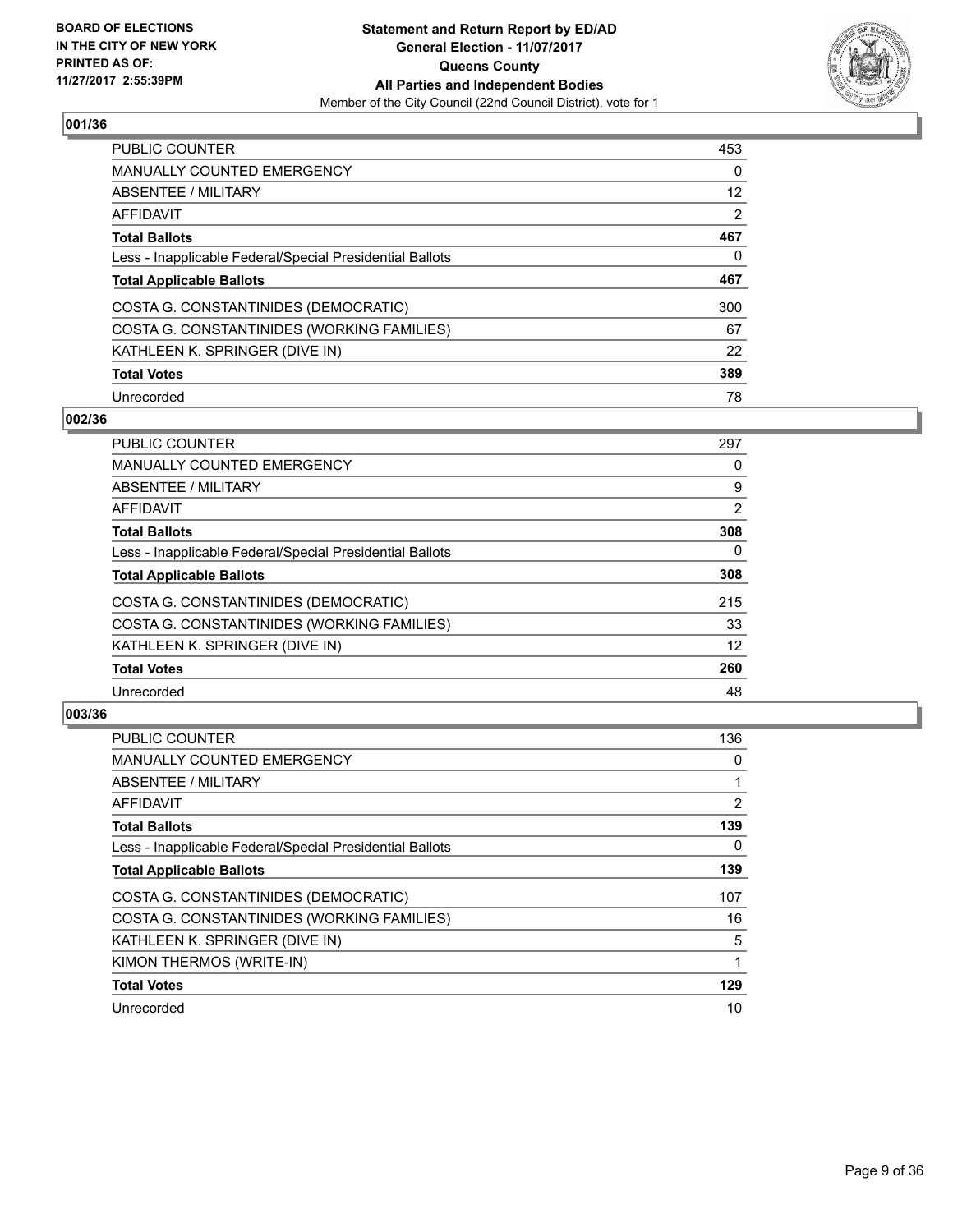

| <b>PUBLIC COUNTER</b>                                    | 249 |
|----------------------------------------------------------|-----|
| <b>MANUALLY COUNTED EMERGENCY</b>                        | 0   |
| ABSENTEE / MILITARY                                      | 3   |
| AFFIDAVIT                                                | 4   |
| <b>Total Ballots</b>                                     | 256 |
| Less - Inapplicable Federal/Special Presidential Ballots | 0   |
| <b>Total Applicable Ballots</b>                          | 256 |
| COSTA G. CONSTANTINIDES (DEMOCRATIC)                     | 172 |
| COSTA G. CONSTANTINIDES (WORKING FAMILIES)               | 35  |
| KATHLEEN K. SPRINGER (DIVE IN)                           | 17  |
| SCOTT ADAMS (WRITE-IN)                                   |     |
| <b>Total Votes</b>                                       | 225 |
| Unrecorded                                               | 31  |

## **005/36**

| <b>PUBLIC COUNTER</b>                                    | 190 |
|----------------------------------------------------------|-----|
| MANUALLY COUNTED EMERGENCY                               | 0   |
| ABSENTEE / MILITARY                                      | 5   |
| AFFIDAVIT                                                | 3   |
| <b>Total Ballots</b>                                     | 198 |
| Less - Inapplicable Federal/Special Presidential Ballots | 0   |
| <b>Total Applicable Ballots</b>                          | 198 |
| COSTA G. CONSTANTINIDES (DEMOCRATIC)                     | 128 |
| COSTA G. CONSTANTINIDES (WORKING FAMILIES)               | 27  |
| KATHLEEN K. SPRINGER (DIVE IN)                           | 10  |
| ELLEN KODADEK (WRITE-IN)                                 | 1   |
| UNATTRIBUTABLE WRITE-IN (WRITE-IN)                       | 1   |
| <b>Total Votes</b>                                       | 167 |
| Unrecorded                                               | 31  |

| PUBLIC COUNTER                                           | 276 |
|----------------------------------------------------------|-----|
| <b>MANUALLY COUNTED EMERGENCY</b>                        | 0   |
| ABSENTEE / MILITARY                                      | 8   |
| AFFIDAVIT                                                | 5   |
| <b>Total Ballots</b>                                     | 289 |
| Less - Inapplicable Federal/Special Presidential Ballots | 0   |
| <b>Total Applicable Ballots</b>                          | 289 |
| COSTA G. CONSTANTINIDES (DEMOCRATIC)                     | 220 |
| COSTA G. CONSTANTINIDES (WORKING FAMILIES)               | 34  |
| KATHLEEN K. SPRINGER (DIVE IN)                           | 12  |
| NICOLAS C. SARVIDES (WRITE-IN)                           |     |
| UNATTRIBUTABLE WRITE-IN (WRITE-IN)                       |     |
| <b>Total Votes</b>                                       | 268 |
| Unrecorded                                               | 21  |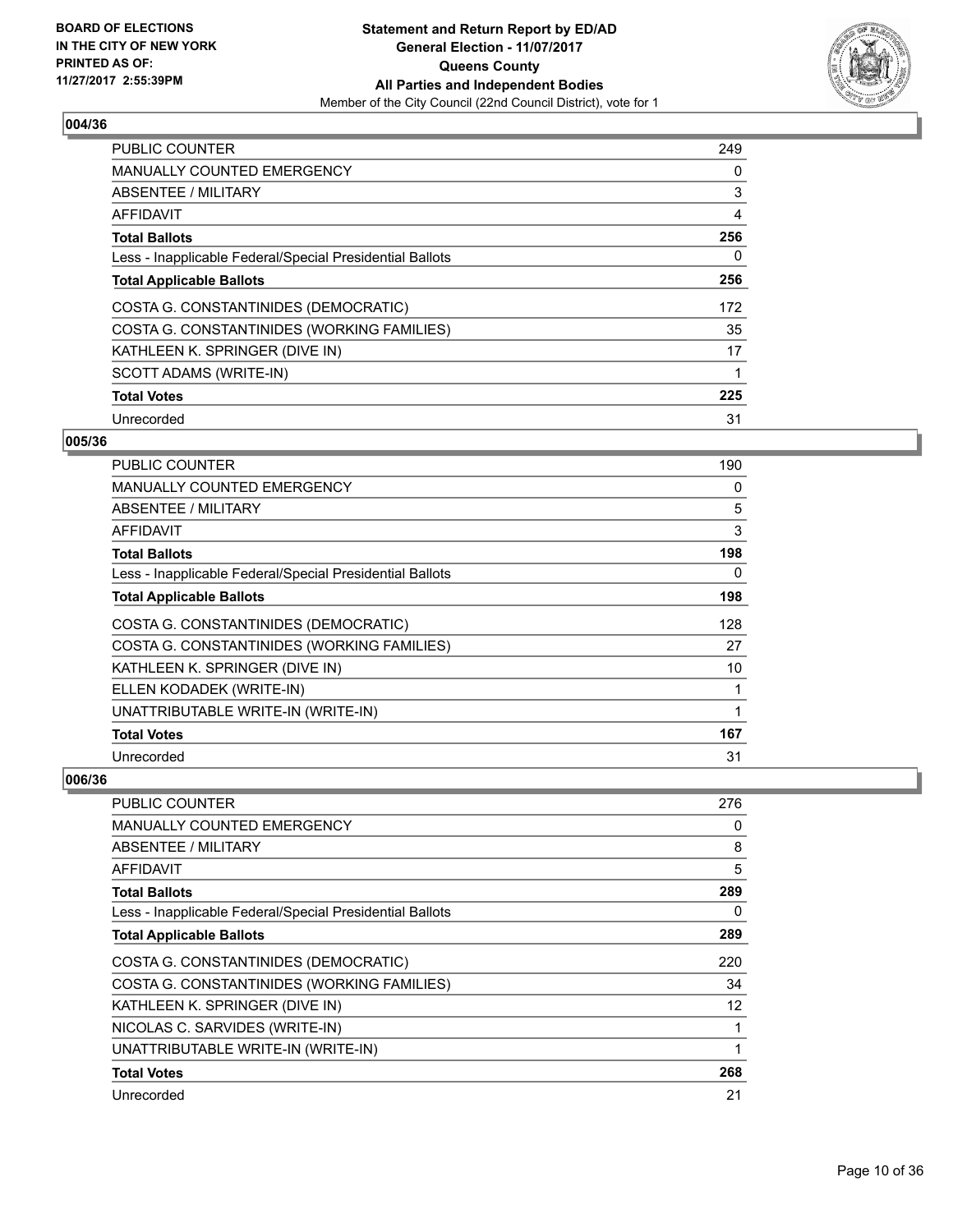

| <b>PUBLIC COUNTER</b>                                    | 148 |
|----------------------------------------------------------|-----|
| <b>MANUALLY COUNTED EMERGENCY</b>                        | 0   |
| ABSENTEE / MILITARY                                      | 2   |
| <b>AFFIDAVIT</b>                                         | 3   |
| <b>Total Ballots</b>                                     | 153 |
| Less - Inapplicable Federal/Special Presidential Ballots | 0   |
| <b>Total Applicable Ballots</b>                          | 153 |
| COSTA G. CONSTANTINIDES (DEMOCRATIC)                     | 113 |
| COSTA G. CONSTANTINIDES (WORKING FAMILIES)               | 18  |
| KATHLEEN K. SPRINGER (DIVE IN)                           | 7   |
| DONALD TRUMP JR (WRITE-IN)                               |     |
| <b>Total Votes</b>                                       | 139 |
| Unrecorded                                               | 14  |

## **008/36**

| <b>PUBLIC COUNTER</b>                                    | 267 |
|----------------------------------------------------------|-----|
| <b>MANUALLY COUNTED EMERGENCY</b>                        | 0   |
| ABSENTEE / MILITARY                                      | 5   |
| AFFIDAVIT                                                | 3   |
| <b>Total Ballots</b>                                     | 275 |
| Less - Inapplicable Federal/Special Presidential Ballots | 0   |
| <b>Total Applicable Ballots</b>                          | 275 |
| COSTA G. CONSTANTINIDES (DEMOCRATIC)                     | 184 |
| COSTA G. CONSTANTINIDES (WORKING FAMILIES)               | 52  |
| KATHLEEN K. SPRINGER (DIVE IN)                           | 16  |
| <b>MACARTNEY MORRIS (WRITE-IN)</b>                       | 1   |
| <b>Total Votes</b>                                       | 253 |
| Unrecorded                                               | 22  |

| <b>PUBLIC COUNTER</b>                                    | 149 |
|----------------------------------------------------------|-----|
| <b>MANUALLY COUNTED EMERGENCY</b>                        | 0   |
| ABSENTEE / MILITARY                                      | 0   |
| AFFIDAVIT                                                | 4   |
| <b>Total Ballots</b>                                     | 153 |
| Less - Inapplicable Federal/Special Presidential Ballots | 0   |
| <b>Total Applicable Ballots</b>                          | 153 |
| COSTA G. CONSTANTINIDES (DEMOCRATIC)                     | 117 |
| COSTA G. CONSTANTINIDES (WORKING FAMILIES)               | 10  |
| KATHLEEN K. SPRINGER (DIVE IN)                           | 6   |
| <b>Total Votes</b>                                       | 133 |
| Unrecorded                                               | 20  |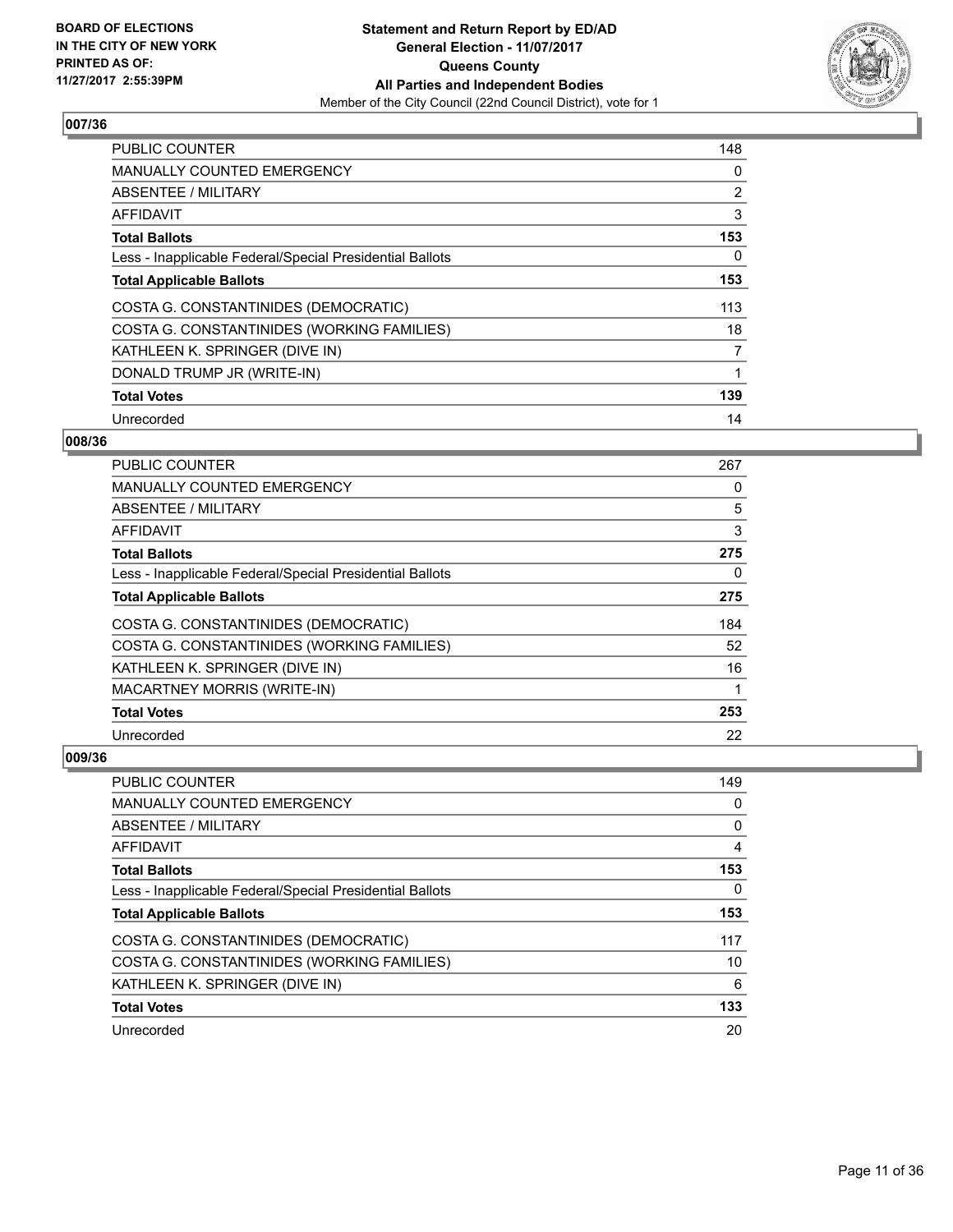

| <b>PUBLIC COUNTER</b>                                    | 164 |
|----------------------------------------------------------|-----|
| MANUALLY COUNTED EMERGENCY                               | 0   |
| ABSENTEE / MILITARY                                      | 4   |
| AFFIDAVIT                                                | 4   |
| <b>Total Ballots</b>                                     | 172 |
| Less - Inapplicable Federal/Special Presidential Ballots | 0   |
| <b>Total Applicable Ballots</b>                          | 172 |
| COSTA G. CONSTANTINIDES (DEMOCRATIC)                     | 131 |
| COSTA G. CONSTANTINIDES (WORKING FAMILIES)               | 14  |
| KATHLEEN K. SPRINGER (DIVE IN)                           | 6   |
| BIBI HAMIO (WRITE-IN)                                    | 1   |
| <b>Total Votes</b>                                       | 152 |
| Unrecorded                                               | 20  |

# **011/36**

| PUBLIC COUNTER                                           | 216 |
|----------------------------------------------------------|-----|
| <b>MANUALLY COUNTED EMERGENCY</b>                        | 0   |
| ABSENTEE / MILITARY                                      | 4   |
| AFFIDAVIT                                                | 6   |
| <b>Total Ballots</b>                                     | 226 |
| Less - Inapplicable Federal/Special Presidential Ballots | 0   |
| <b>Total Applicable Ballots</b>                          | 226 |
| COSTA G. CONSTANTINIDES (DEMOCRATIC)                     | 159 |
| COSTA G. CONSTANTINIDES (WORKING FAMILIES)               | 20  |
| KATHLEEN K. SPRINGER (DIVE IN)                           | 25  |
| PAUL A. VALLONE (WRITE-IN)                               |     |
| UNATTRIBUTABLE WRITE-IN (WRITE-IN)                       | 2   |
| <b>Total Votes</b>                                       | 207 |
| Unrecorded                                               | 19  |

| PUBLIC COUNTER                                           | 187 |
|----------------------------------------------------------|-----|
| <b>MANUALLY COUNTED EMERGENCY</b>                        | 0   |
| ABSENTEE / MILITARY                                      | 3   |
| AFFIDAVIT                                                |     |
| <b>Total Ballots</b>                                     | 191 |
| Less - Inapplicable Federal/Special Presidential Ballots | 0   |
| <b>Total Applicable Ballots</b>                          | 191 |
| COSTA G. CONSTANTINIDES (DEMOCRATIC)                     | 138 |
| COSTA G. CONSTANTINIDES (WORKING FAMILIES)               | 31  |
| KATHLEEN K. SPRINGER (DIVE IN)                           | 9   |
| ARIEL MARCOS (WRITE-IN)                                  |     |
| FRANCISCO MOYA (WRITE-IN)                                |     |
| SARA ISABELLE STANLEY (WRITE-IN)                         | 1   |
| <b>Total Votes</b>                                       | 181 |
| Unrecorded                                               | 10  |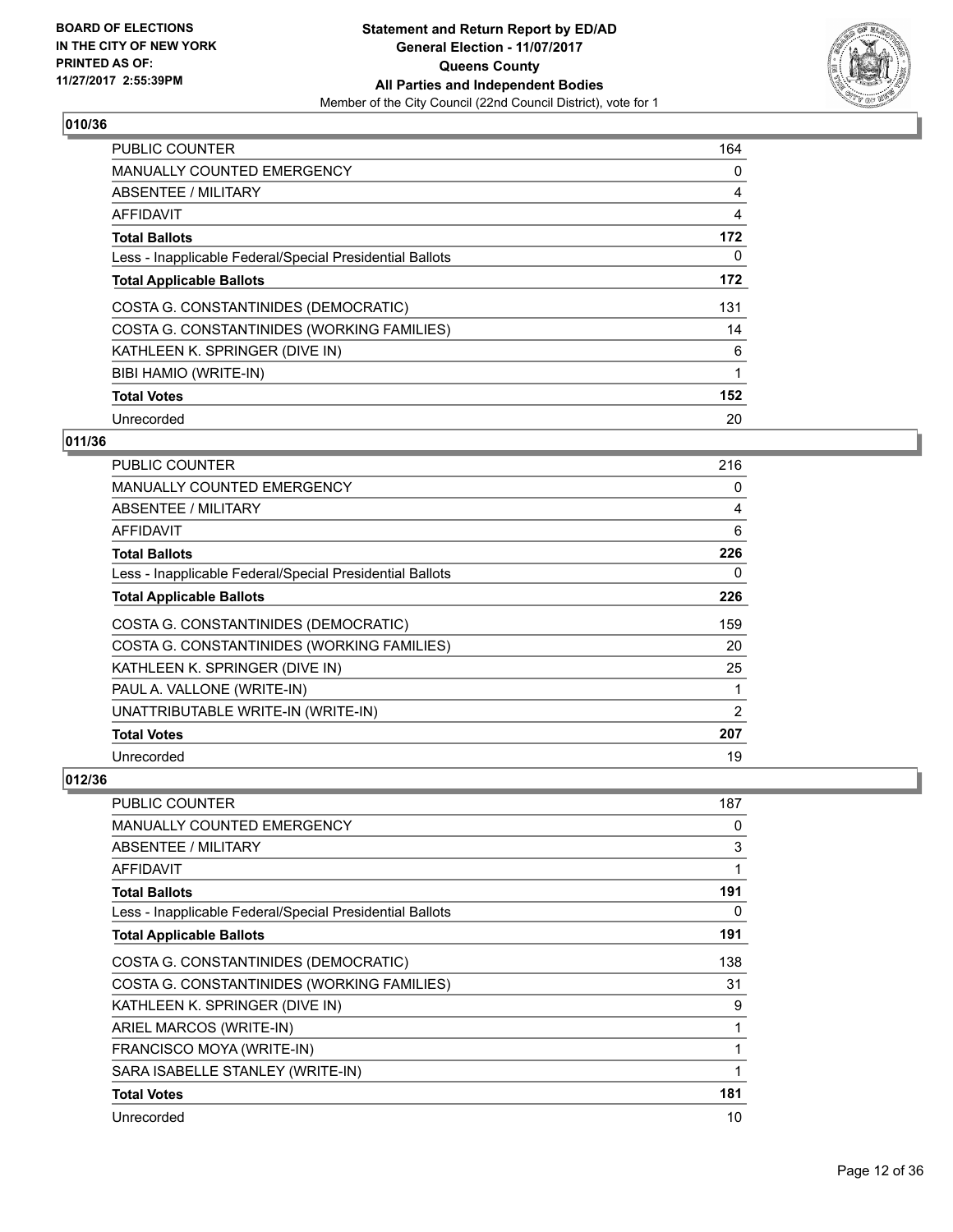

| <b>PUBLIC COUNTER</b>                                    | 231 |
|----------------------------------------------------------|-----|
| <b>MANUALLY COUNTED EMERGENCY</b>                        | 0   |
| ABSENTEE / MILITARY                                      | 2   |
| AFFIDAVIT                                                | 2   |
| <b>Total Ballots</b>                                     | 235 |
| Less - Inapplicable Federal/Special Presidential Ballots | 0   |
| <b>Total Applicable Ballots</b>                          | 235 |
| COSTA G. CONSTANTINIDES (DEMOCRATIC)                     | 172 |
| COSTA G. CONSTANTINIDES (WORKING FAMILIES)               | 25  |
| KATHLEEN K. SPRINGER (DIVE IN)                           | 12  |
| EMMA MUDRICK (WRITE-IN)                                  |     |
| <b>Total Votes</b>                                       | 210 |
| Unrecorded                                               | 25  |

## **014/36**

| <b>PUBLIC COUNTER</b>                                    | 217 |
|----------------------------------------------------------|-----|
| <b>MANUALLY COUNTED EMERGENCY</b>                        | 0   |
| ABSENTEE / MILITARY                                      | 2   |
| AFFIDAVIT                                                | 3   |
| <b>Total Ballots</b>                                     | 222 |
| Less - Inapplicable Federal/Special Presidential Ballots | 0   |
| <b>Total Applicable Ballots</b>                          | 222 |
| COSTA G. CONSTANTINIDES (DEMOCRATIC)                     | 132 |
| COSTA G. CONSTANTINIDES (WORKING FAMILIES)               | 24  |
| KATHLEEN K. SPRINGER (DIVE IN)                           | 35  |
| DANIELLE DESTEFANO (WRITE-IN)                            | 2   |
| HAMMSEL MUTTER (WRITE-IN)                                | 1   |
| HANSSEL MATTCAI (WRITE-IN)                               | 1   |
| <b>Total Votes</b>                                       | 195 |
| Unrecorded                                               | 27  |

| <b>PUBLIC COUNTER</b>                                    | 187 |
|----------------------------------------------------------|-----|
| <b>MANUALLY COUNTED EMERGENCY</b>                        | 0   |
| ABSENTEE / MILITARY                                      | 6   |
| AFFIDAVIT                                                | 6   |
| <b>Total Ballots</b>                                     | 199 |
| Less - Inapplicable Federal/Special Presidential Ballots | 0   |
| <b>Total Applicable Ballots</b>                          | 199 |
| COSTA G. CONSTANTINIDES (DEMOCRATIC)                     | 133 |
| COSTA G. CONSTANTINIDES (WORKING FAMILIES)               | 23  |
| KATHLEEN K. SPRINGER (DIVE IN)                           | 12  |
| JAMES WAYDEN (WRITE-IN)                                  |     |
| <b>Total Votes</b>                                       | 169 |
| Unrecorded                                               | 30  |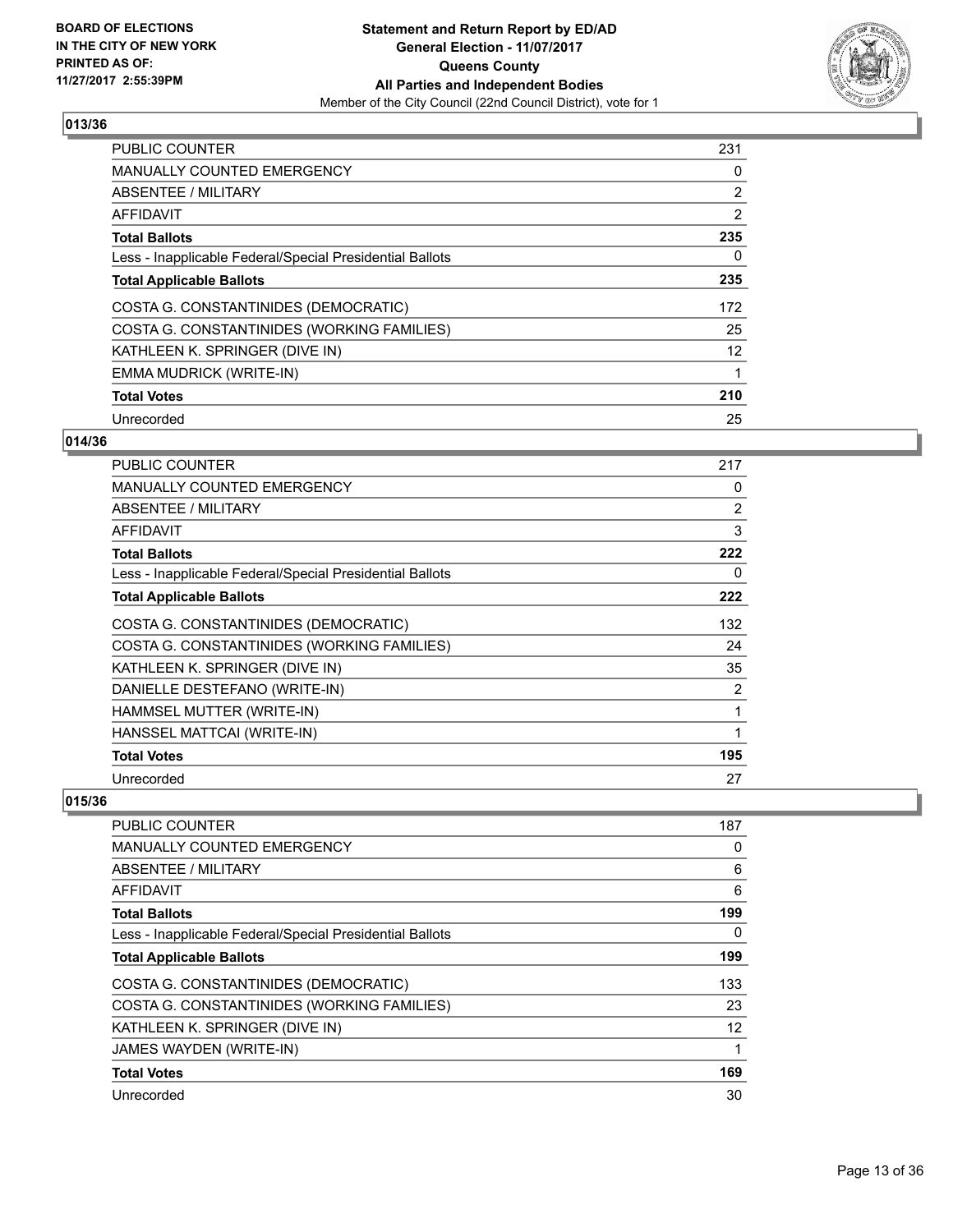

| <b>PUBLIC COUNTER</b>                                    | 226 |
|----------------------------------------------------------|-----|
| MANUALLY COUNTED EMERGENCY                               | 0   |
| ABSENTEE / MILITARY                                      | 4   |
| <b>AFFIDAVIT</b>                                         | 9   |
| <b>Total Ballots</b>                                     | 239 |
| Less - Inapplicable Federal/Special Presidential Ballots | 0   |
| <b>Total Applicable Ballots</b>                          | 239 |
| COSTA G. CONSTANTINIDES (DEMOCRATIC)                     | 182 |
| COSTA G. CONSTANTINIDES (WORKING FAMILIES)               | 26  |
| KATHLEEN K. SPRINGER (DIVE IN)                           | 16  |
| ANGEL RAMIREZ (WRITE-IN)                                 | 1   |
| <b>Total Votes</b>                                       | 225 |
| Unrecorded                                               | 14  |

## **017/36**

| PUBLIC COUNTER                                           | 232 |
|----------------------------------------------------------|-----|
| <b>MANUALLY COUNTED EMERGENCY</b>                        | 0   |
| ABSENTEE / MILITARY                                      | 5   |
| AFFIDAVIT                                                | 3   |
| <b>Total Ballots</b>                                     | 240 |
| Less - Inapplicable Federal/Special Presidential Ballots | 0   |
| <b>Total Applicable Ballots</b>                          | 240 |
| COSTA G. CONSTANTINIDES (DEMOCRATIC)                     | 174 |
| COSTA G. CONSTANTINIDES (WORKING FAMILIES)               | 38  |
| KATHLEEN K. SPRINGER (DIVE IN)                           | 11  |
| ERIN BRENNAN (WRITE-IN)                                  | 1   |
| <b>Total Votes</b>                                       | 224 |
| Unrecorded                                               | 16  |

| <b>PUBLIC COUNTER</b>                                    | 276 |
|----------------------------------------------------------|-----|
| <b>MANUALLY COUNTED EMERGENCY</b>                        | 0   |
| ABSENTEE / MILITARY                                      | 4   |
| AFFIDAVIT                                                | 5   |
| <b>Total Ballots</b>                                     | 285 |
| Less - Inapplicable Federal/Special Presidential Ballots | 0   |
| <b>Total Applicable Ballots</b>                          | 285 |
| COSTA G. CONSTANTINIDES (DEMOCRATIC)                     | 208 |
| COSTA G. CONSTANTINIDES (WORKING FAMILIES)               | 29  |
| KATHLEEN K. SPRINGER (DIVE IN)                           | 17  |
| BERNIE SANDERS (WRITE-IN)                                |     |
| <b>Total Votes</b>                                       | 255 |
| Unrecorded                                               | 30  |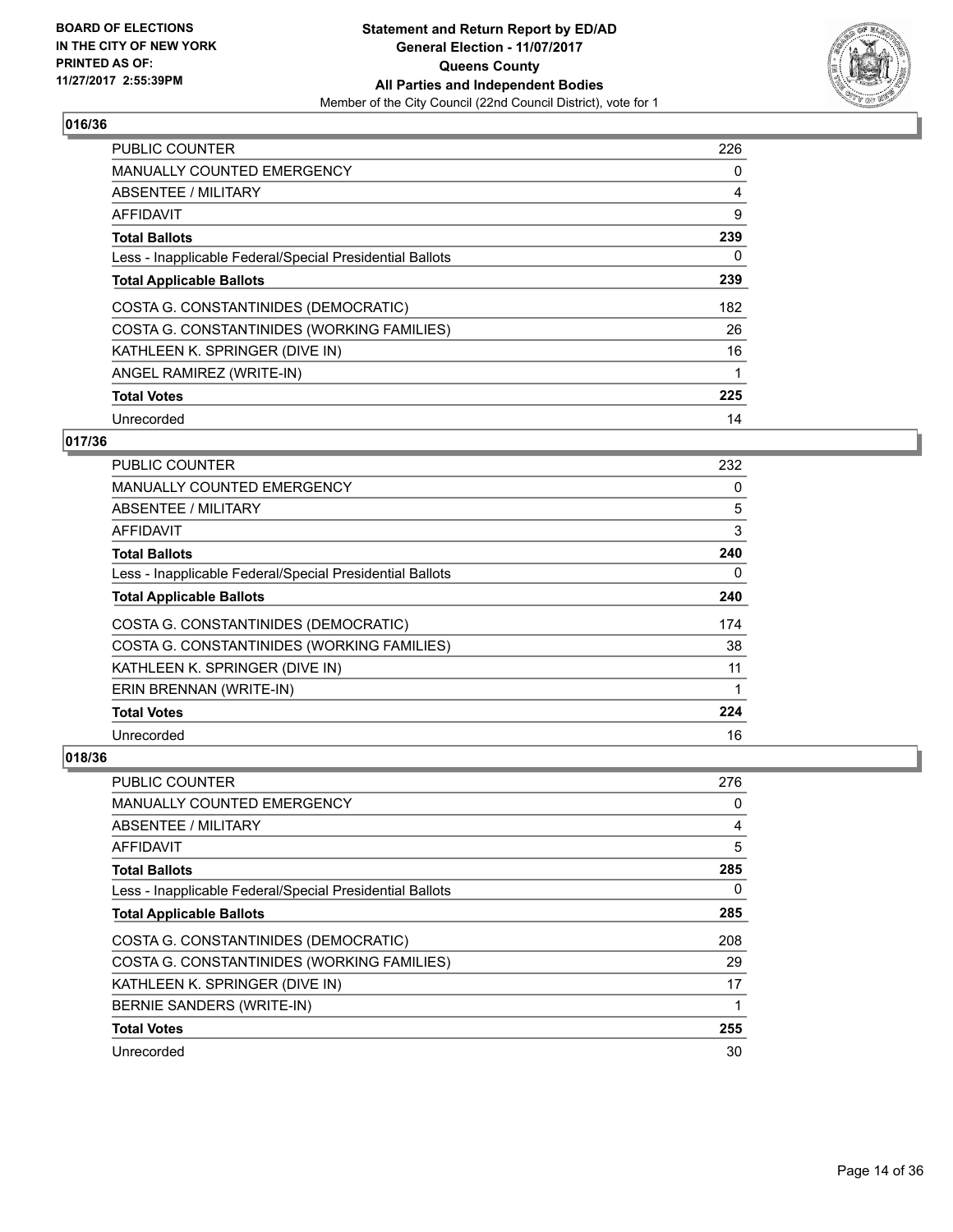

| <b>PUBLIC COUNTER</b>                                    | 267 |
|----------------------------------------------------------|-----|
| <b>MANUALLY COUNTED EMERGENCY</b>                        | 0   |
| ABSENTEE / MILITARY                                      | 2   |
| AFFIDAVIT                                                | 2   |
| <b>Total Ballots</b>                                     | 271 |
| Less - Inapplicable Federal/Special Presidential Ballots | 0   |
| <b>Total Applicable Ballots</b>                          | 271 |
| COSTA G. CONSTANTINIDES (DEMOCRATIC)                     | 190 |
| COSTA G. CONSTANTINIDES (WORKING FAMILIES)               | 34  |
| KATHLEEN K. SPRINGER (DIVE IN)                           | 16  |
| HOMER SIMPSON (WRITE-IN)                                 |     |
| <b>Total Votes</b>                                       | 241 |
| Unrecorded                                               | 30  |

## **020/36**

| <b>PUBLIC COUNTER</b>                                    | 269 |
|----------------------------------------------------------|-----|
| <b>MANUALLY COUNTED EMERGENCY</b>                        | 0   |
| ABSENTEE / MILITARY                                      | 2   |
| AFFIDAVIT                                                | 4   |
| <b>Total Ballots</b>                                     | 275 |
| Less - Inapplicable Federal/Special Presidential Ballots | 0   |
| <b>Total Applicable Ballots</b>                          | 275 |
| COSTA G. CONSTANTINIDES (DEMOCRATIC)                     | 200 |
| COSTA G. CONSTANTINIDES (WORKING FAMILIES)               | 26  |
| KATHLEEN K. SPRINGER (DIVE IN)                           | 11  |
| UNATTRIBUTABLE WRITE-IN (WRITE-IN)                       | 1   |
| <b>Total Votes</b>                                       | 238 |
| Unrecorded                                               | 37  |

| <b>PUBLIC COUNTER</b>                                    | 280 |
|----------------------------------------------------------|-----|
| <b>MANUALLY COUNTED EMERGENCY</b>                        | 0   |
| ABSENTEE / MILITARY                                      | 4   |
| AFFIDAVIT                                                | 5   |
| <b>Total Ballots</b>                                     | 289 |
| Less - Inapplicable Federal/Special Presidential Ballots | 0   |
| <b>Total Applicable Ballots</b>                          | 289 |
| COSTA G. CONSTANTINIDES (DEMOCRATIC)                     | 217 |
| COSTA G. CONSTANTINIDES (WORKING FAMILIES)               | 35  |
| KATHLEEN K. SPRINGER (DIVE IN)                           | 10  |
| <b>Total Votes</b>                                       | 262 |
| Unrecorded                                               | 27  |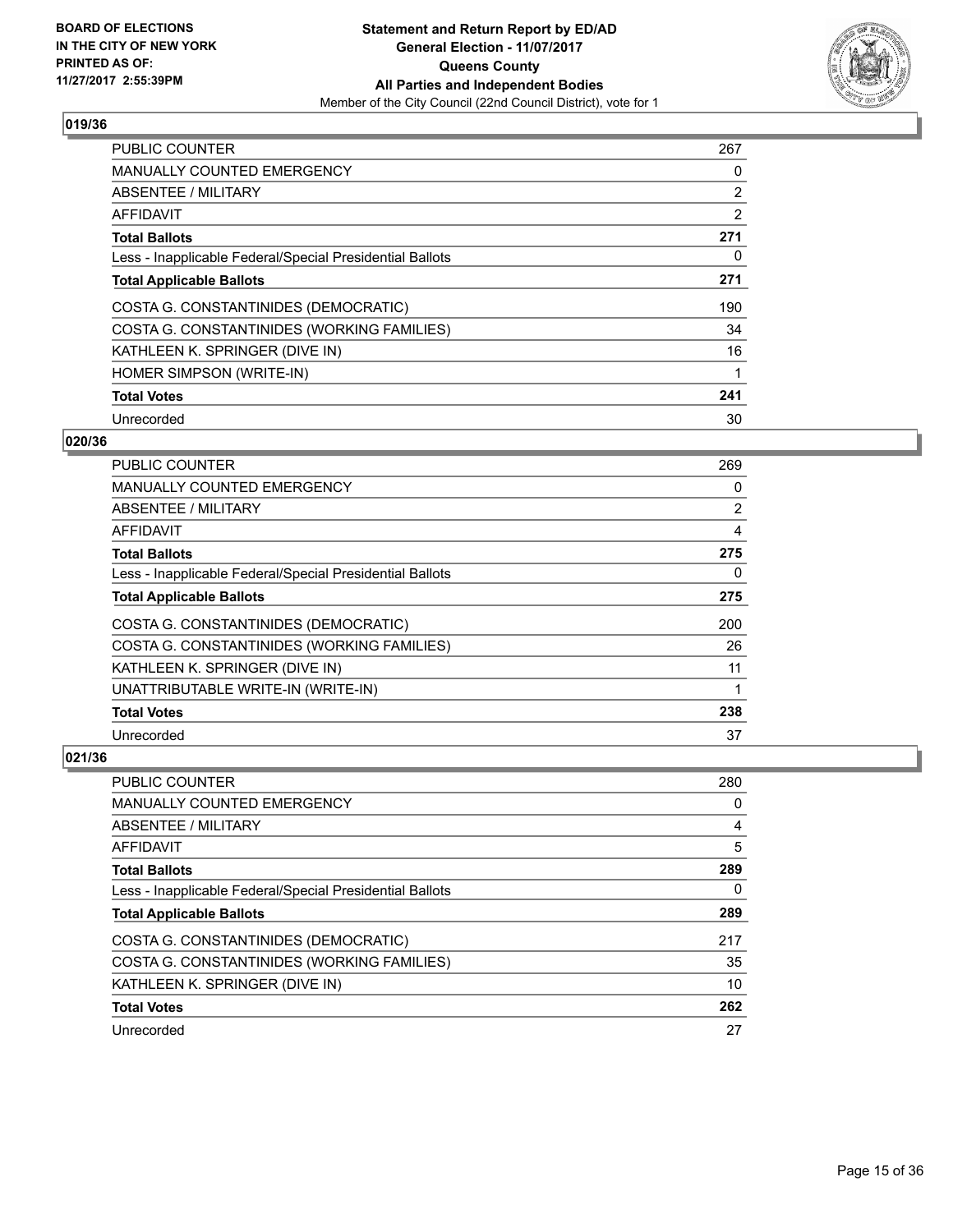

| <b>PUBLIC COUNTER</b>                                    | 259 |
|----------------------------------------------------------|-----|
| <b>MANUALLY COUNTED EMERGENCY</b>                        | 0   |
| ABSENTEE / MILITARY                                      | 5   |
| AFFIDAVIT                                                | 2   |
| <b>Total Ballots</b>                                     | 266 |
| Less - Inapplicable Federal/Special Presidential Ballots | 0   |
| <b>Total Applicable Ballots</b>                          | 266 |
| COSTA G. CONSTANTINIDES (DEMOCRATIC)                     | 187 |
| COSTA G. CONSTANTINIDES (WORKING FAMILIES)               | 43  |
| KATHLEEN K. SPRINGER (DIVE IN)                           | 11  |
| <b>Total Votes</b>                                       | 241 |
| Unrecorded                                               | 25  |

#### **023/36**

| <b>PUBLIC COUNTER</b>                                    | 181 |
|----------------------------------------------------------|-----|
| <b>MANUALLY COUNTED EMERGENCY</b>                        | 0   |
| ABSENTEE / MILITARY                                      | 2   |
| <b>AFFIDAVIT</b>                                         | 2   |
| <b>Total Ballots</b>                                     | 185 |
| Less - Inapplicable Federal/Special Presidential Ballots | 0   |
| <b>Total Applicable Ballots</b>                          | 185 |
| COSTA G. CONSTANTINIDES (DEMOCRATIC)                     | 117 |
| COSTA G. CONSTANTINIDES (WORKING FAMILIES)               | 21  |
| KATHLEEN K. SPRINGER (DIVE IN)                           | 16  |
| CHRISTINE VAN KIPP (WRITE-IN)                            | 1   |
| NICOLE MALLIOTAKAS (WRITE-IN)                            | 1   |
| SNOOP DOG (WRITE-IN)                                     | 1   |
| UNATTRIBUTABLE WRITE-IN (WRITE-IN)                       | 1   |
| <b>Total Votes</b>                                       | 158 |
| Unrecorded                                               | 27  |

| <b>PUBLIC COUNTER</b>                                    | 207 |
|----------------------------------------------------------|-----|
| MANUALLY COUNTED EMERGENCY                               | 0   |
| ABSENTEE / MILITARY                                      | 4   |
| AFFIDAVIT                                                | 6   |
| <b>Total Ballots</b>                                     | 217 |
| Less - Inapplicable Federal/Special Presidential Ballots | 0   |
| <b>Total Applicable Ballots</b>                          | 217 |
| COSTA G. CONSTANTINIDES (DEMOCRATIC)                     | 165 |
| COSTA G. CONSTANTINIDES (WORKING FAMILIES)               | 21  |
| KATHLEEN K. SPRINGER (DIVE IN)                           | 9   |
| <b>Total Votes</b>                                       | 195 |
| Unrecorded                                               | 22  |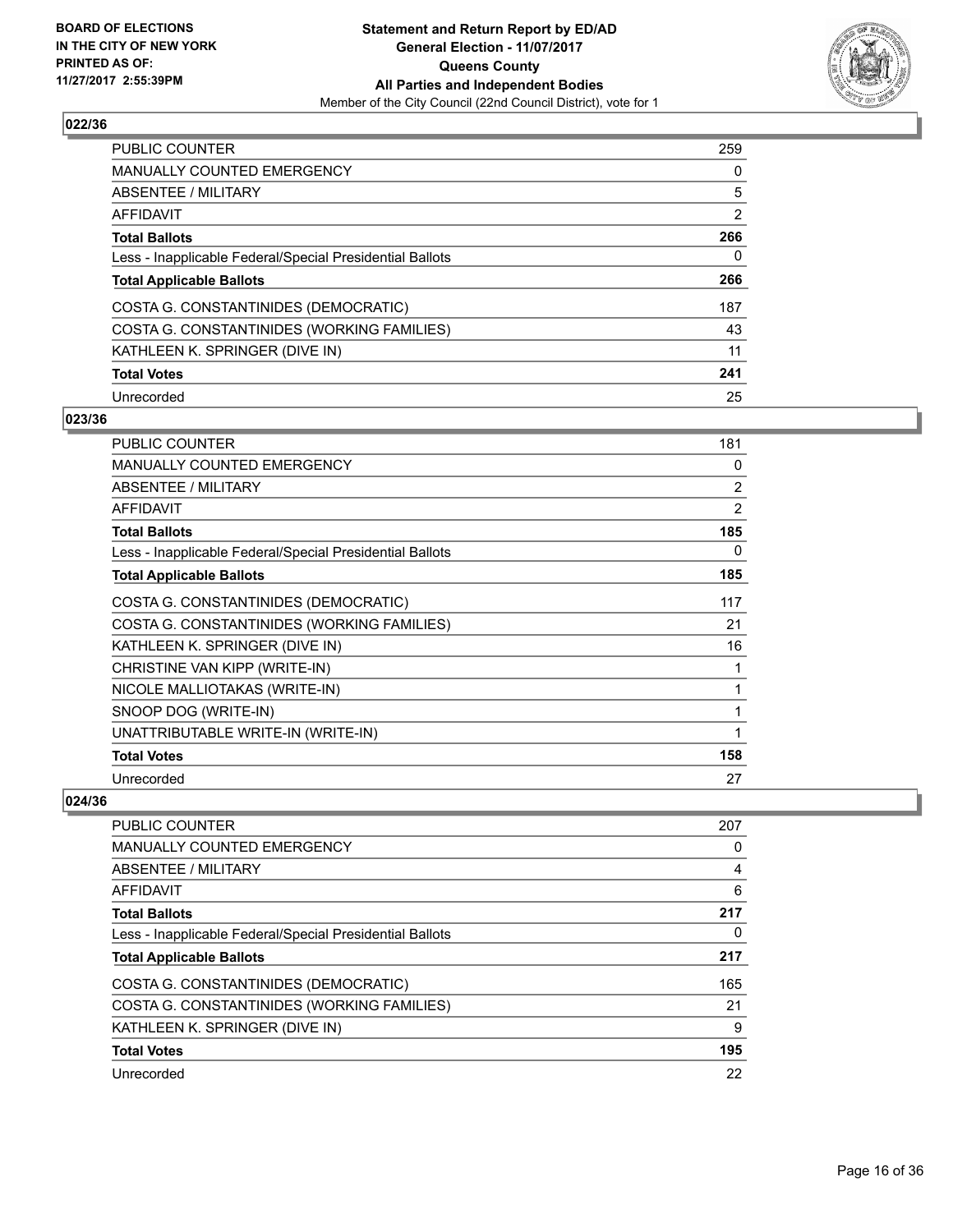

| <b>PUBLIC COUNTER</b>                                    | 213 |
|----------------------------------------------------------|-----|
| <b>MANUALLY COUNTED EMERGENCY</b>                        | 0   |
| ABSENTEE / MILITARY                                      | 3   |
| AFFIDAVIT                                                | 5   |
| <b>Total Ballots</b>                                     | 221 |
| Less - Inapplicable Federal/Special Presidential Ballots | 0   |
| <b>Total Applicable Ballots</b>                          | 221 |
| COSTA G. CONSTANTINIDES (DEMOCRATIC)                     | 156 |
| COSTA G. CONSTANTINIDES (WORKING FAMILIES)               | 22  |
| KATHLEEN K. SPRINGER (DIVE IN)                           | 16  |
| <b>Total Votes</b>                                       | 194 |
| Unrecorded                                               | 27  |

#### **027/36**

| <b>PUBLIC COUNTER</b>                                    | 255 |
|----------------------------------------------------------|-----|
| <b>MANUALLY COUNTED EMERGENCY</b>                        | 0   |
| ABSENTEE / MILITARY                                      | 6   |
| <b>AFFIDAVIT</b>                                         | 3   |
| <b>Total Ballots</b>                                     | 264 |
| Less - Inapplicable Federal/Special Presidential Ballots | 0   |
| <b>Total Applicable Ballots</b>                          | 264 |
| COSTA G. CONSTANTINIDES (DEMOCRATIC)                     | 174 |
| COSTA G. CONSTANTINIDES (WORKING FAMILIES)               | 26  |
| KATHLEEN K. SPRINGER (DIVE IN)                           | 20  |
| <b>Total Votes</b>                                       | 220 |
| Unrecorded                                               | 44  |

| <b>PUBLIC COUNTER</b>                                    | 223 |
|----------------------------------------------------------|-----|
| <b>MANUALLY COUNTED EMERGENCY</b>                        | 0   |
| ABSENTEE / MILITARY                                      | 4   |
| AFFIDAVIT                                                |     |
| <b>Total Ballots</b>                                     | 228 |
| Less - Inapplicable Federal/Special Presidential Ballots | 0   |
| <b>Total Applicable Ballots</b>                          | 228 |
| COSTA G. CONSTANTINIDES (DEMOCRATIC)                     | 151 |
| COSTA G. CONSTANTINIDES (WORKING FAMILIES)               | 23  |
| KATHLEEN K. SPRINGER (DIVE IN)                           | 17  |
| <b>Total Votes</b>                                       | 191 |
| Unrecorded                                               | 37  |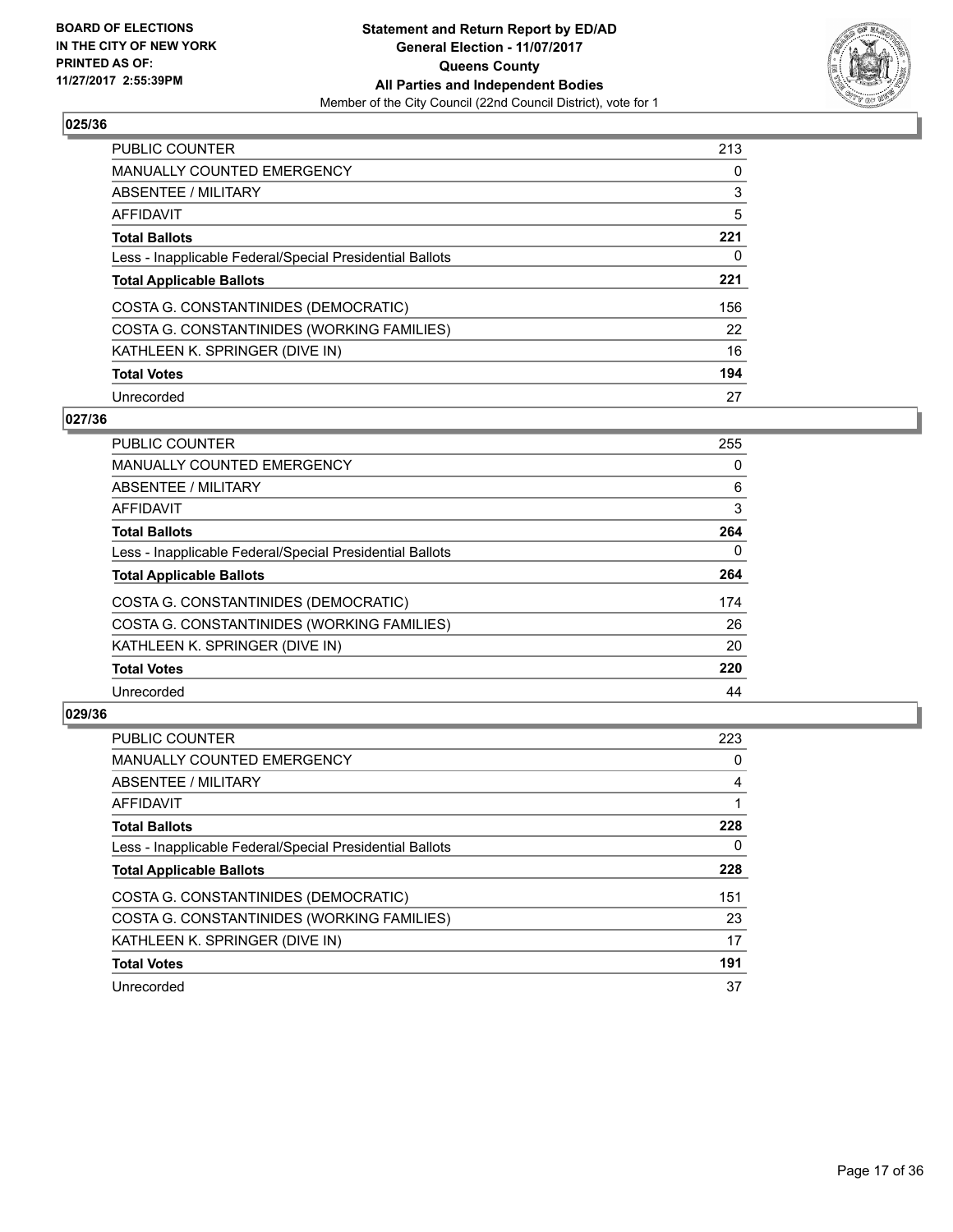

| <b>PUBLIC COUNTER</b>                                    | 244 |
|----------------------------------------------------------|-----|
| <b>MANUALLY COUNTED EMERGENCY</b>                        | 0   |
| ABSENTEE / MILITARY                                      | 5   |
| AFFIDAVIT                                                | 8   |
| <b>Total Ballots</b>                                     | 257 |
| Less - Inapplicable Federal/Special Presidential Ballots | 0   |
| <b>Total Applicable Ballots</b>                          | 257 |
| COSTA G. CONSTANTINIDES (DEMOCRATIC)                     | 178 |
| COSTA G. CONSTANTINIDES (WORKING FAMILIES)               | 27  |
| KATHLEEN K. SPRINGER (DIVE IN)                           | 18  |
| <b>JOSEPH KATE (WRITE-IN)</b>                            | 1   |
| <b>KRISTAPS PORZINGIS (WRITE-IN)</b>                     | 1   |
| <b>Total Votes</b>                                       | 225 |
| Unrecorded                                               | 32  |

## **031/36**

| <b>PUBLIC COUNTER</b>                                    | 262            |
|----------------------------------------------------------|----------------|
| <b>MANUALLY COUNTED EMERGENCY</b>                        | 0              |
| ABSENTEE / MILITARY                                      | $\overline{2}$ |
| AFFIDAVIT                                                | 4              |
| <b>Total Ballots</b>                                     | 268            |
| Less - Inapplicable Federal/Special Presidential Ballots | 0              |
| <b>Total Applicable Ballots</b>                          | 268            |
| COSTA G. CONSTANTINIDES (DEMOCRATIC)                     | 184            |
| COSTA G. CONSTANTINIDES (WORKING FAMILIES)               | 32             |
| KATHLEEN K. SPRINGER (DIVE IN)                           | 27             |
| ELLIOT SPITZER (WRITE-IN)                                |                |
| MICHAEL GLUS (WRITE-IN)                                  |                |
| <b>Total Votes</b>                                       | 245            |
| Unrecorded                                               | 23             |

| <b>PUBLIC COUNTER</b>                                    | 242 |
|----------------------------------------------------------|-----|
| <b>MANUALLY COUNTED EMERGENCY</b>                        | 0   |
| <b>ABSENTEE / MILITARY</b>                               | 9   |
| <b>AFFIDAVIT</b>                                         | 0   |
| <b>Total Ballots</b>                                     | 251 |
| Less - Inapplicable Federal/Special Presidential Ballots | 0   |
| <b>Total Applicable Ballots</b>                          | 251 |
| COSTA G. CONSTANTINIDES (DEMOCRATIC)                     | 178 |
| COSTA G. CONSTANTINIDES (WORKING FAMILIES)               | 27  |
| KATHLEEN K. SPRINGER (DIVE IN)                           | 12  |
| <b>JOHN SPENSIERI (WRITE-IN)</b>                         |     |
| UNATTRIBUTABLE WRITE-IN (WRITE-IN)                       |     |
| <b>Total Votes</b>                                       | 219 |
| Unrecorded                                               | 32  |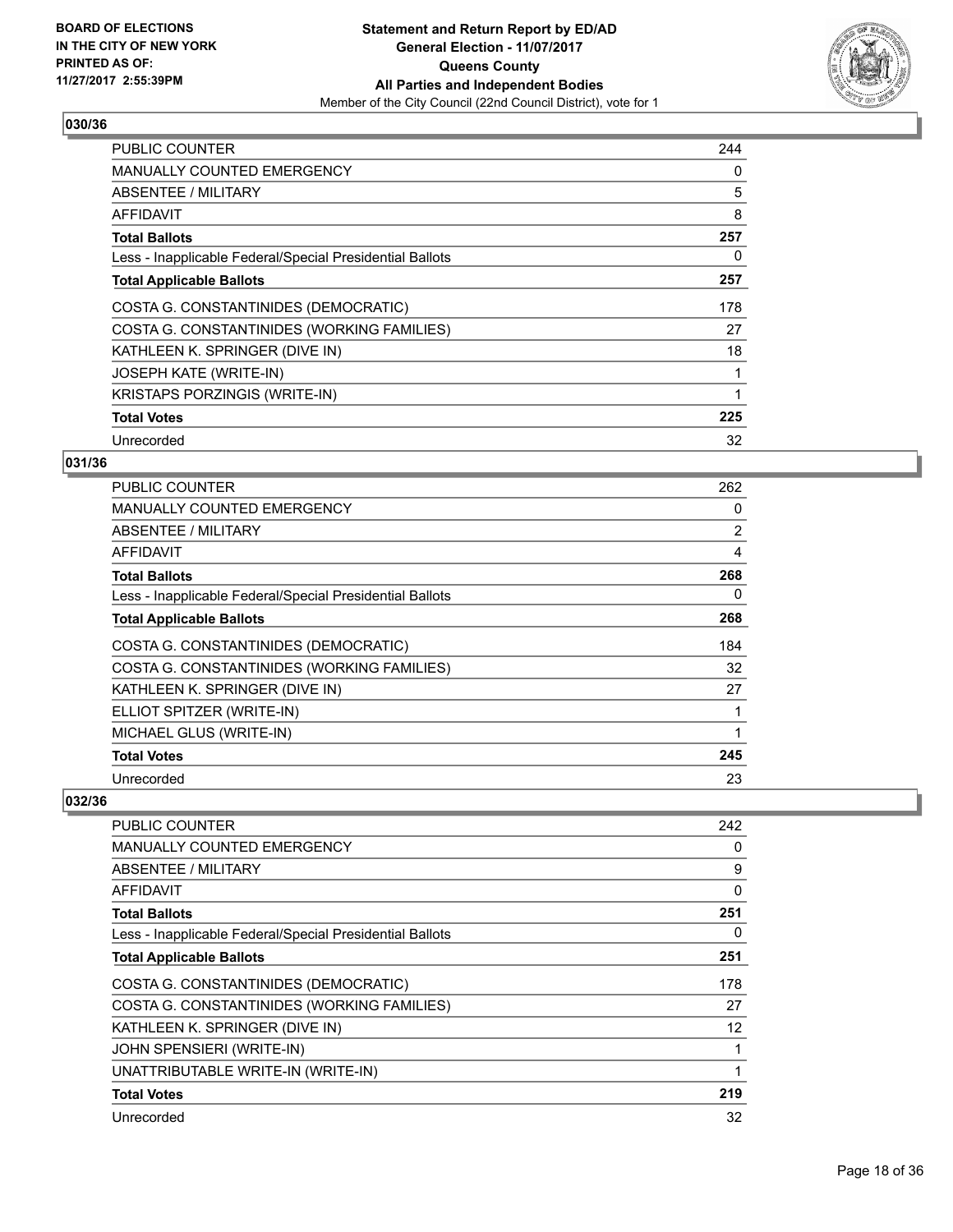

| <b>PUBLIC COUNTER</b>                                    | 181 |
|----------------------------------------------------------|-----|
| <b>MANUALLY COUNTED EMERGENCY</b>                        | 0   |
| ABSENTEE / MILITARY                                      | 5   |
| AFFIDAVIT                                                | 2   |
| <b>Total Ballots</b>                                     | 188 |
| Less - Inapplicable Federal/Special Presidential Ballots | 0   |
| <b>Total Applicable Ballots</b>                          | 188 |
| COSTA G. CONSTANTINIDES (DEMOCRATIC)                     | 131 |
| COSTA G. CONSTANTINIDES (WORKING FAMILIES)               | 18  |
| KATHLEEN K. SPRINGER (DIVE IN)                           | 11  |
| HOMER SIMPSON (WRITE-IN)                                 | 1   |
| <b>Total Votes</b>                                       | 161 |
| Unrecorded                                               | 27  |

## **034/36**

| PUBLIC COUNTER                                           | 211 |
|----------------------------------------------------------|-----|
| MANUALLY COUNTED EMERGENCY                               | 0   |
| ABSENTEE / MILITARY                                      | 2   |
| AFFIDAVIT                                                | 2   |
| <b>Total Ballots</b>                                     | 215 |
| Less - Inapplicable Federal/Special Presidential Ballots | 0   |
| <b>Total Applicable Ballots</b>                          | 215 |
| COSTA G. CONSTANTINIDES (DEMOCRATIC)                     | 159 |
| COSTA G. CONSTANTINIDES (WORKING FAMILIES)               | 21  |
| KATHLEEN K. SPRINGER (DIVE IN)                           | 10  |
| STERGIOS S. BIBIS PH.D. (WRITE-IN)                       | 1   |
| UNATTRIBUTABLE WRITE-IN (WRITE-IN)                       | 1   |
| <b>Total Votes</b>                                       | 192 |
| Unrecorded                                               | 23  |

| <b>PUBLIC COUNTER</b>                                    | 252 |
|----------------------------------------------------------|-----|
| MANUALLY COUNTED EMERGENCY                               | 0   |
| ABSENTEE / MILITARY                                      |     |
| AFFIDAVIT                                                | 3   |
| <b>Total Ballots</b>                                     | 256 |
| Less - Inapplicable Federal/Special Presidential Ballots | 0   |
| <b>Total Applicable Ballots</b>                          | 256 |
| COSTA G. CONSTANTINIDES (DEMOCRATIC)                     | 196 |
| COSTA G. CONSTANTINIDES (WORKING FAMILIES)               | 20  |
| KATHLEEN K. SPRINGER (DIVE IN)                           | 13  |
| <b>Total Votes</b>                                       | 229 |
| Unrecorded                                               | 27  |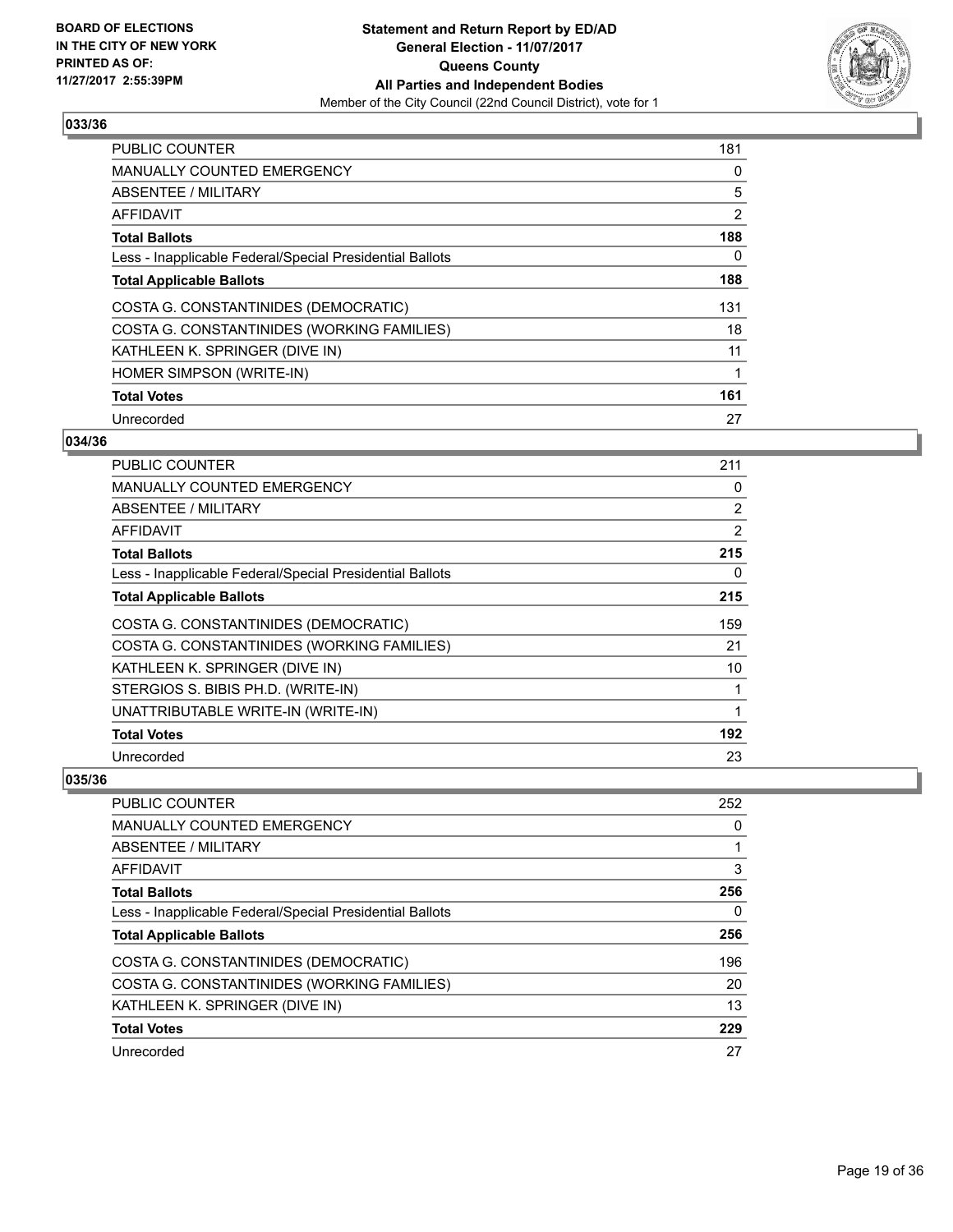

| <b>PUBLIC COUNTER</b>                                    | 275 |
|----------------------------------------------------------|-----|
| <b>MANUALLY COUNTED EMERGENCY</b>                        | 0   |
| ABSENTEE / MILITARY                                      | 5   |
| AFFIDAVIT                                                | 3   |
| <b>Total Ballots</b>                                     | 283 |
| Less - Inapplicable Federal/Special Presidential Ballots | 0   |
| <b>Total Applicable Ballots</b>                          | 283 |
| COSTA G. CONSTANTINIDES (DEMOCRATIC)                     | 213 |
| COSTA G. CONSTANTINIDES (WORKING FAMILIES)               | 41  |
| KATHLEEN K. SPRINGER (DIVE IN)                           | 6   |
| <b>Total Votes</b>                                       | 260 |
| Unrecorded                                               | 23  |

#### **037/36**

| PUBLIC COUNTER                                           | 272 |
|----------------------------------------------------------|-----|
| <b>MANUALLY COUNTED EMERGENCY</b>                        | 0   |
| ABSENTEE / MILITARY                                      | 6   |
| AFFIDAVIT                                                | 3   |
| <b>Total Ballots</b>                                     | 281 |
| Less - Inapplicable Federal/Special Presidential Ballots | 0   |
| <b>Total Applicable Ballots</b>                          | 281 |
| COSTA G. CONSTANTINIDES (DEMOCRATIC)                     | 210 |
| COSTA G. CONSTANTINIDES (WORKING FAMILIES)               | 31  |
| KATHLEEN K. SPRINGER (DIVE IN)                           | 20  |
| MATTHEW RYBA (WRITE-IN)                                  |     |
| MATTHEW W. RYBA (WRITE-IN)                               | 1   |
| <b>Total Votes</b>                                       | 263 |
| Unrecorded                                               | 18  |

| <b>PUBLIC COUNTER</b>                                    | 250 |
|----------------------------------------------------------|-----|
| <b>MANUALLY COUNTED EMERGENCY</b>                        | 0   |
| ABSENTEE / MILITARY                                      | 5   |
| AFFIDAVIT                                                |     |
| <b>Total Ballots</b>                                     | 256 |
| Less - Inapplicable Federal/Special Presidential Ballots | 0   |
| <b>Total Applicable Ballots</b>                          | 256 |
| COSTA G. CONSTANTINIDES (DEMOCRATIC)                     | 186 |
| COSTA G. CONSTANTINIDES (WORKING FAMILIES)               | 24  |
| KATHLEEN K. SPRINGER (DIVE IN)                           | 17  |
| <b>Total Votes</b>                                       | 227 |
| Unrecorded                                               | 29  |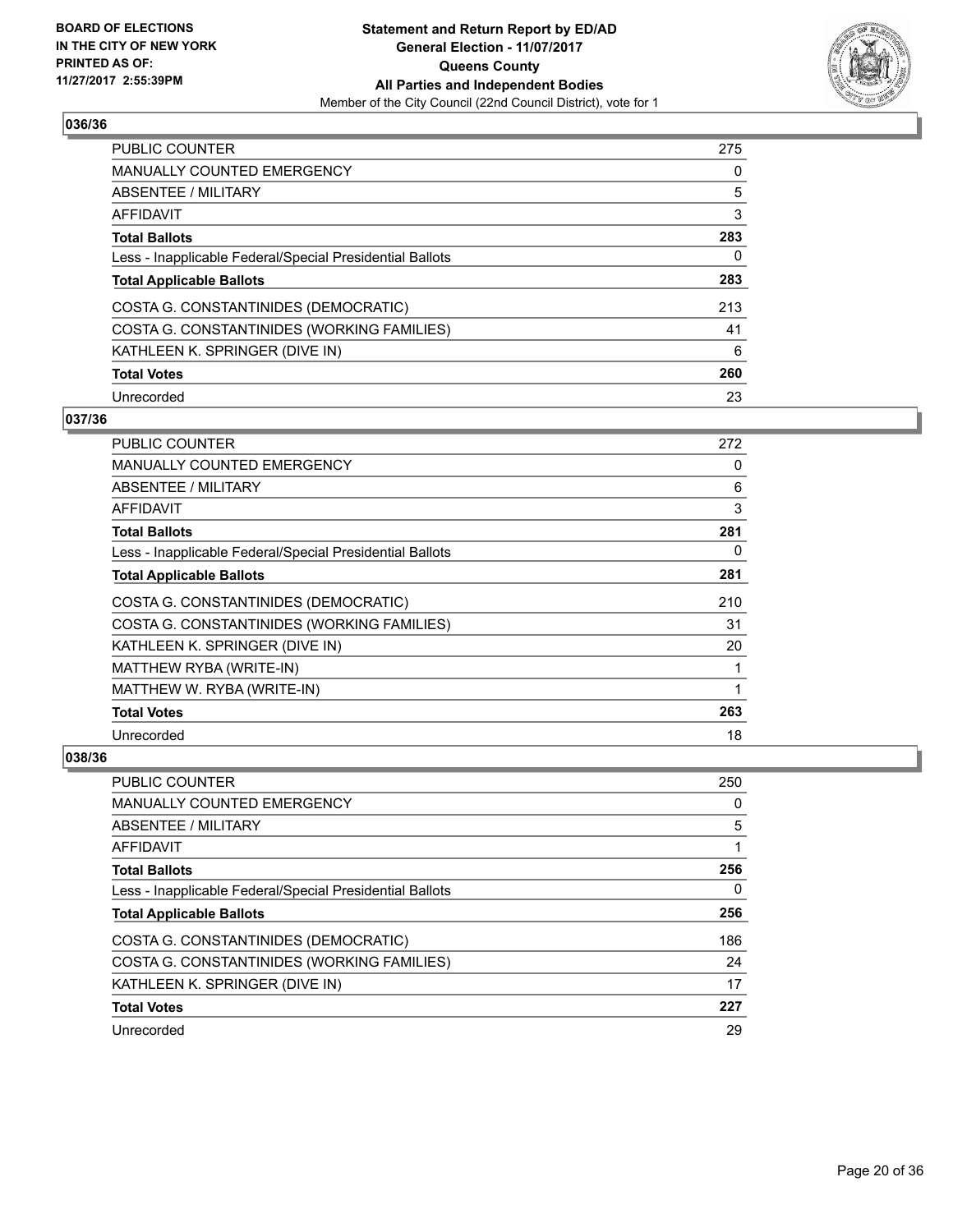

| <b>PUBLIC COUNTER</b>                                    | 283 |
|----------------------------------------------------------|-----|
| <b>MANUALLY COUNTED EMERGENCY</b>                        | 0   |
| ABSENTEE / MILITARY                                      | 4   |
| AFFIDAVIT                                                | 4   |
| <b>Total Ballots</b>                                     | 291 |
| Less - Inapplicable Federal/Special Presidential Ballots | 0   |
| <b>Total Applicable Ballots</b>                          | 291 |
| COSTA G. CONSTANTINIDES (DEMOCRATIC)                     | 198 |
| COSTA G. CONSTANTINIDES (WORKING FAMILIES)               | 36  |
| KATHLEEN K. SPRINGER (DIVE IN)                           | 18  |
| <b>Total Votes</b>                                       | 252 |
| Unrecorded                                               | 39  |

#### **040/36**

| PUBLIC COUNTER                                           | 330         |
|----------------------------------------------------------|-------------|
| <b>MANUALLY COUNTED EMERGENCY</b>                        | 0           |
| ABSENTEE / MILITARY                                      | 4           |
| AFFIDAVIT                                                | $\mathbf 0$ |
| <b>Total Ballots</b>                                     | 334         |
| Less - Inapplicable Federal/Special Presidential Ballots | 0           |
| <b>Total Applicable Ballots</b>                          | 334         |
| COSTA G. CONSTANTINIDES (DEMOCRATIC)                     | 258         |
| COSTA G. CONSTANTINIDES (WORKING FAMILIES)               | 21          |
| KATHLEEN K. SPRINGER (DIVE IN)                           | 18          |
| HENRY AERY (WRITE-IN)                                    | 1           |
| KONSTANTINOS POULIDIS (WRITE-IN)                         | 1           |
| <b>Total Votes</b>                                       | 299         |
| Unrecorded                                               | 35          |

| <b>PUBLIC COUNTER</b>                                    | 384            |
|----------------------------------------------------------|----------------|
| <b>MANUALLY COUNTED EMERGENCY</b>                        | 0              |
| ABSENTEE / MILITARY                                      | $\overline{2}$ |
| <b>AFFIDAVIT</b>                                         | 5              |
| <b>Total Ballots</b>                                     | 391            |
| Less - Inapplicable Federal/Special Presidential Ballots | 0              |
| <b>Total Applicable Ballots</b>                          | 391            |
| COSTA G. CONSTANTINIDES (DEMOCRATIC)                     | 251            |
| COSTA G. CONSTANTINIDES (WORKING FAMILIES)               | 46             |
| KATHLEEN K. SPRINGER (DIVE IN)                           | 27             |
| FRANCISCO MOYA (WRITE-IN)                                |                |
| <b>GEORGE KONETSKY (WRITE-IN)</b>                        | 1              |
| JIMMY MCMILLIAN (WRITE-IN)                               |                |
| KOREY WISE (WRITE-IN)                                    |                |
| MICKEY MOUSE (WRITE-IN)                                  |                |
| <b>Total Votes</b>                                       | 329            |
| Unrecorded                                               | 62             |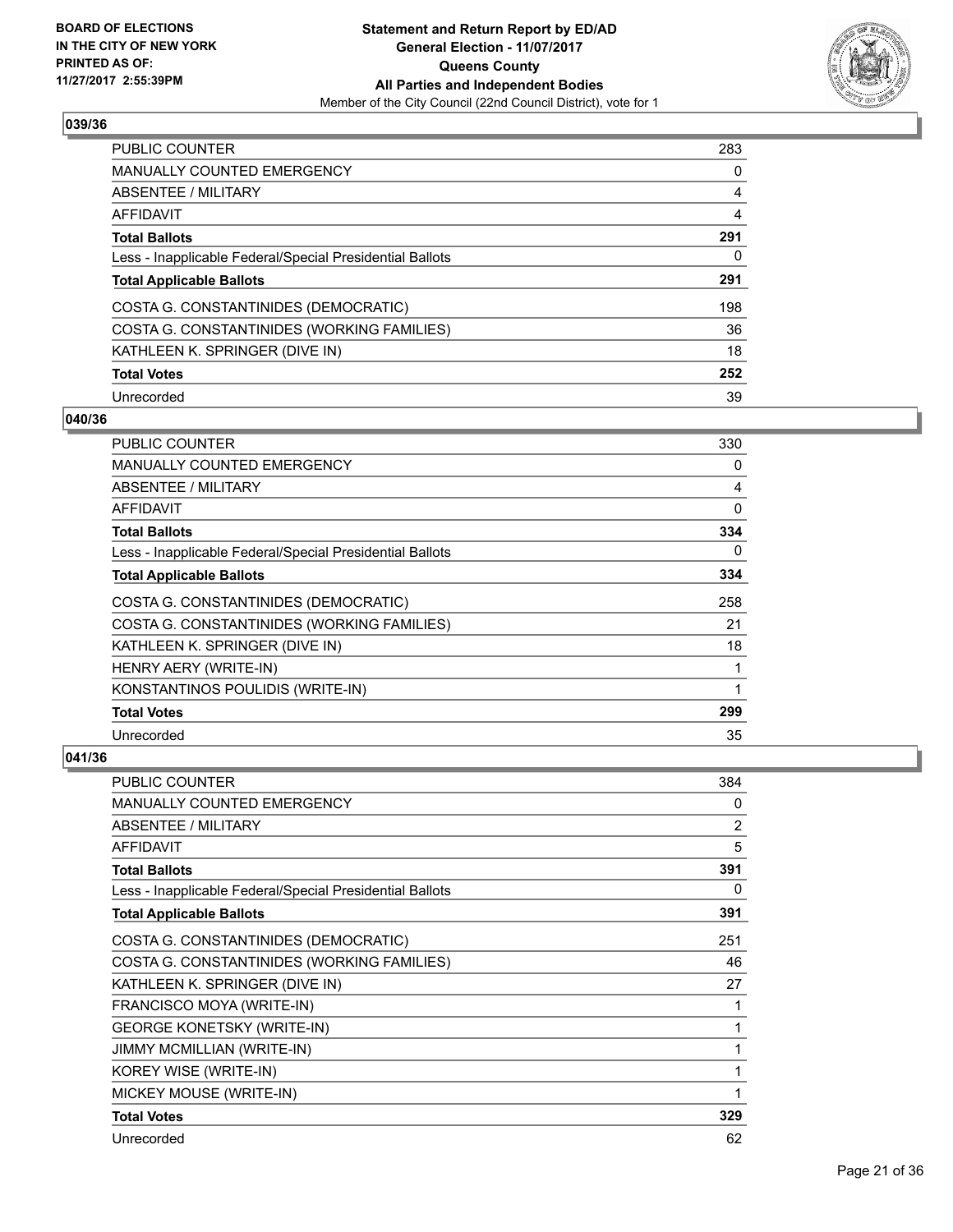

| <b>PUBLIC COUNTER</b>                                    | 308 |
|----------------------------------------------------------|-----|
| <b>MANUALLY COUNTED EMERGENCY</b>                        | 0   |
| ABSENTEE / MILITARY                                      |     |
| AFFIDAVIT                                                | 7   |
| <b>Total Ballots</b>                                     | 316 |
| Less - Inapplicable Federal/Special Presidential Ballots | 0   |
| <b>Total Applicable Ballots</b>                          | 316 |
| COSTA G. CONSTANTINIDES (DEMOCRATIC)                     | 215 |
| COSTA G. CONSTANTINIDES (WORKING FAMILIES)               | 35  |
| KATHLEEN K. SPRINGER (DIVE IN)                           | 35  |
| DAVID PINEIRO (WRITE-IN)                                 | 1   |
| KIMBERLY MULLARKEY (WRITE-IN)                            | 2   |
| <b>Total Votes</b>                                       | 288 |
| Unrecorded                                               | 28  |

#### **043/36**

| <b>PUBLIC COUNTER</b>                                    | 52 |
|----------------------------------------------------------|----|
| <b>MANUALLY COUNTED EMERGENCY</b>                        | 0  |
| ABSENTEE / MILITARY                                      | 3  |
| AFFIDAVIT                                                | 0  |
| <b>Total Ballots</b>                                     | 55 |
| Less - Inapplicable Federal/Special Presidential Ballots | 0  |
| <b>Total Applicable Ballots</b>                          | 55 |
| COSTA G. CONSTANTINIDES (DEMOCRATIC)                     | 35 |
| COSTA G. CONSTANTINIDES (WORKING FAMILIES)               | 12 |
| KATHLEEN K. SPRINGER (DIVE IN)                           |    |
| <b>Total Votes</b>                                       | 48 |
| Unrecorded                                               | 7  |

| PUBLIC COUNTER                                           | 212 |
|----------------------------------------------------------|-----|
| <b>MANUALLY COUNTED EMERGENCY</b>                        | 0   |
| ABSENTEE / MILITARY                                      | 18  |
| AFFIDAVIT                                                | 6   |
| <b>Total Ballots</b>                                     | 236 |
| Less - Inapplicable Federal/Special Presidential Ballots | 0   |
| <b>Total Applicable Ballots</b>                          | 236 |
| COSTA G. CONSTANTINIDES (DEMOCRATIC)                     | 170 |
| COSTA G. CONSTANTINIDES (WORKING FAMILIES)               | 22  |
| KATHLEEN K. SPRINGER (DIVE IN)                           | 19  |
| UNATTRIBUTABLE WRITE-IN (WRITE-IN)                       | 1   |
| <b>Total Votes</b>                                       | 212 |
| Unrecorded                                               | 24  |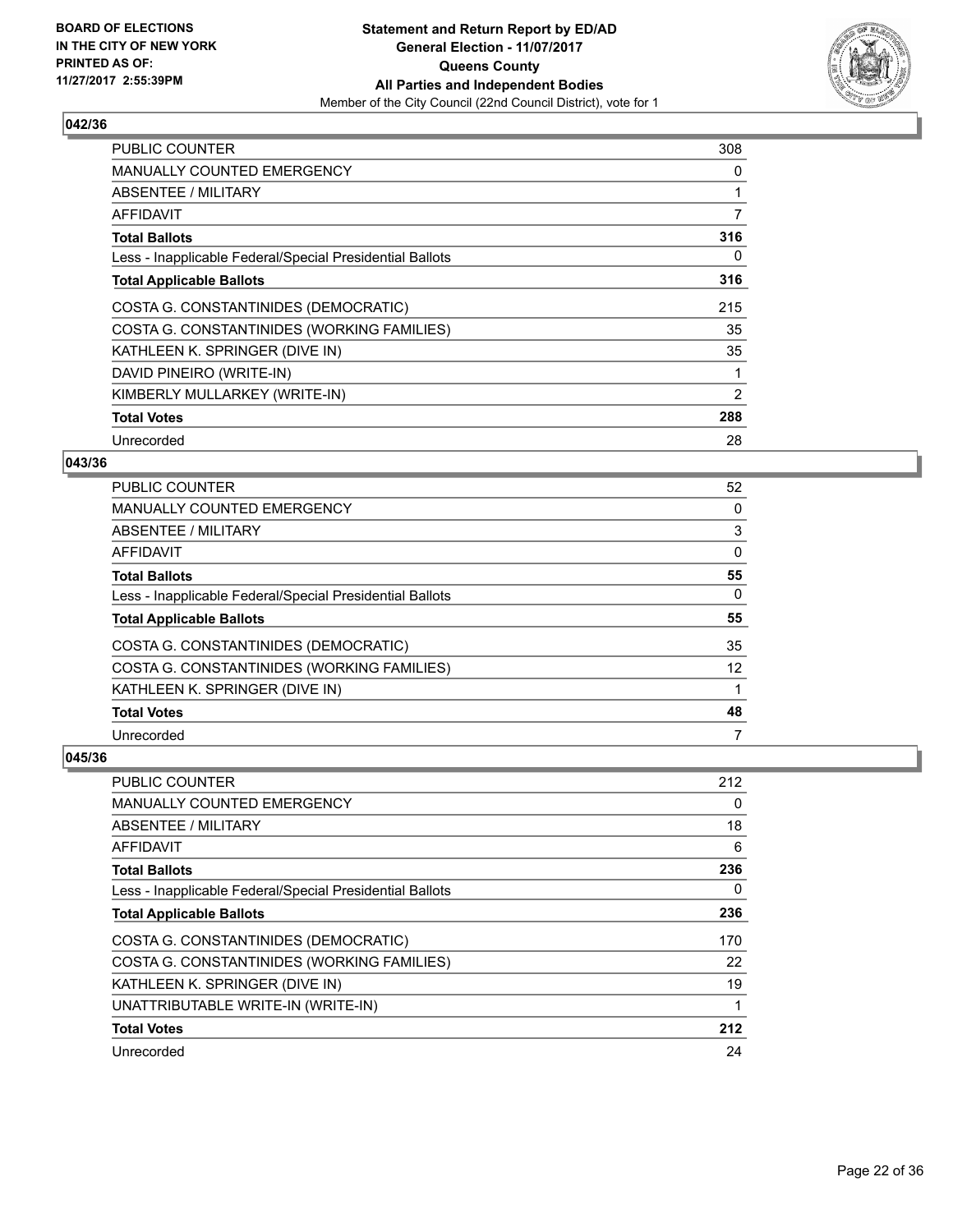

| <b>PUBLIC COUNTER</b>                                    | 160 |
|----------------------------------------------------------|-----|
| <b>MANUALLY COUNTED EMERGENCY</b>                        | 0   |
| ABSENTEE / MILITARY                                      | 2   |
| AFFIDAVIT                                                | 0   |
| <b>Total Ballots</b>                                     | 162 |
| Less - Inapplicable Federal/Special Presidential Ballots | 0   |
| <b>Total Applicable Ballots</b>                          | 162 |
| COSTA G. CONSTANTINIDES (DEMOCRATIC)                     | 101 |
| COSTA G. CONSTANTINIDES (WORKING FAMILIES)               | 19  |
| KATHLEEN K. SPRINGER (DIVE IN)                           | 16  |
| PETER DOUSKALIS (WRITE-IN)                               | 1   |
| <b>Total Votes</b>                                       | 137 |
| Unrecorded                                               | 25  |

## **047/36**

| <b>PUBLIC COUNTER</b>                                    | 229 |
|----------------------------------------------------------|-----|
| <b>MANUALLY COUNTED EMERGENCY</b>                        | 0   |
| ABSENTEE / MILITARY                                      | 6   |
| <b>AFFIDAVIT</b>                                         | 5   |
| <b>Total Ballots</b>                                     | 240 |
| Less - Inapplicable Federal/Special Presidential Ballots | 0   |
| <b>Total Applicable Ballots</b>                          | 240 |
| COSTA G. CONSTANTINIDES (DEMOCRATIC)                     | 147 |
| COSTA G. CONSTANTINIDES (WORKING FAMILIES)               | 29  |
| KATHLEEN K. SPRINGER (DIVE IN)                           | 25  |
| <b>Total Votes</b>                                       | 201 |
| Unrecorded                                               | 39  |

| <b>PUBLIC COUNTER</b>                                    | 217 |
|----------------------------------------------------------|-----|
| <b>MANUALLY COUNTED EMERGENCY</b>                        | 0   |
| ABSENTEE / MILITARY                                      | 8   |
| AFFIDAVIT                                                |     |
| <b>Total Ballots</b>                                     | 226 |
| Less - Inapplicable Federal/Special Presidential Ballots | 0   |
| <b>Total Applicable Ballots</b>                          | 226 |
| COSTA G. CONSTANTINIDES (DEMOCRATIC)                     | 131 |
| COSTA G. CONSTANTINIDES (WORKING FAMILIES)               | 23  |
| KATHLEEN K. SPRINGER (DIVE IN)                           | 31  |
| <b>Total Votes</b>                                       | 185 |
| Unrecorded                                               | 41  |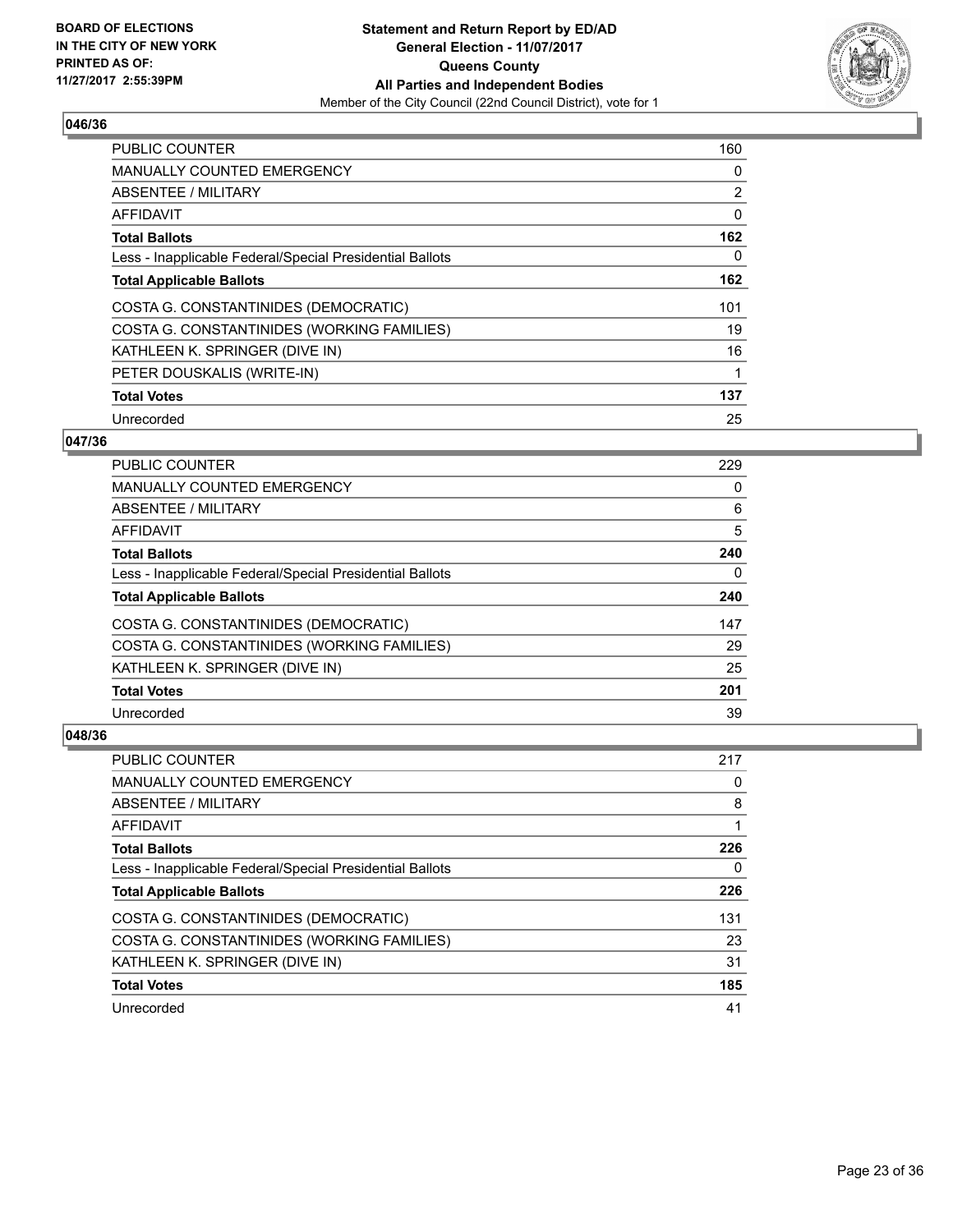

| PUBLIC COUNTER                                           | 293            |
|----------------------------------------------------------|----------------|
| <b>MANUALLY COUNTED EMERGENCY</b>                        | 0              |
| ABSENTEE / MILITARY                                      | $\overline{2}$ |
| AFFIDAVIT                                                | 3              |
| <b>Total Ballots</b>                                     | 298            |
| Less - Inapplicable Federal/Special Presidential Ballots | 0              |
| <b>Total Applicable Ballots</b>                          | 298            |
| COSTA G. CONSTANTINIDES (DEMOCRATIC)                     | 219            |
| COSTA G. CONSTANTINIDES (WORKING FAMILIES)               | 34             |
| KATHLEEN K. SPRINGER (DIVE IN)                           | 14             |
| <b>Total Votes</b>                                       | 267            |
| Unrecorded                                               | 31             |

#### **050/36**

| <b>PUBLIC COUNTER</b>                                    | 64       |
|----------------------------------------------------------|----------|
| <b>MANUALLY COUNTED EMERGENCY</b>                        | 0        |
| ABSENTEE / MILITARY                                      |          |
| AFFIDAVIT                                                |          |
| <b>Total Ballots</b>                                     | 66       |
| Less - Inapplicable Federal/Special Presidential Ballots | $\Omega$ |
| <b>Total Applicable Ballots</b>                          | 66       |
| COSTA G. CONSTANTINIDES (DEMOCRATIC)                     | 44       |
| COSTA G. CONSTANTINIDES (WORKING FAMILIES)               | 4        |
| KATHLEEN K. SPRINGER (DIVE IN)                           | $\Omega$ |
| <b>Total Votes</b>                                       | 48       |
| Unrecorded                                               | 18       |

| PUBLIC COUNTER                                           | 27 |
|----------------------------------------------------------|----|
| <b>MANUALLY COUNTED EMERGENCY</b>                        | 0  |
| ABSENTEE / MILITARY                                      | 0  |
| AFFIDAVIT                                                | 0  |
| <b>Total Ballots</b>                                     | 27 |
| Less - Inapplicable Federal/Special Presidential Ballots | 0  |
| <b>Total Applicable Ballots</b>                          | 27 |
| COSTA G. CONSTANTINIDES (DEMOCRATIC)                     | 22 |
| COSTA G. CONSTANTINIDES (WORKING FAMILIES)               |    |
| KATHLEEN K. SPRINGER (DIVE IN)                           | 3  |
| <b>Total Votes</b>                                       | 26 |
| Unrecorded                                               |    |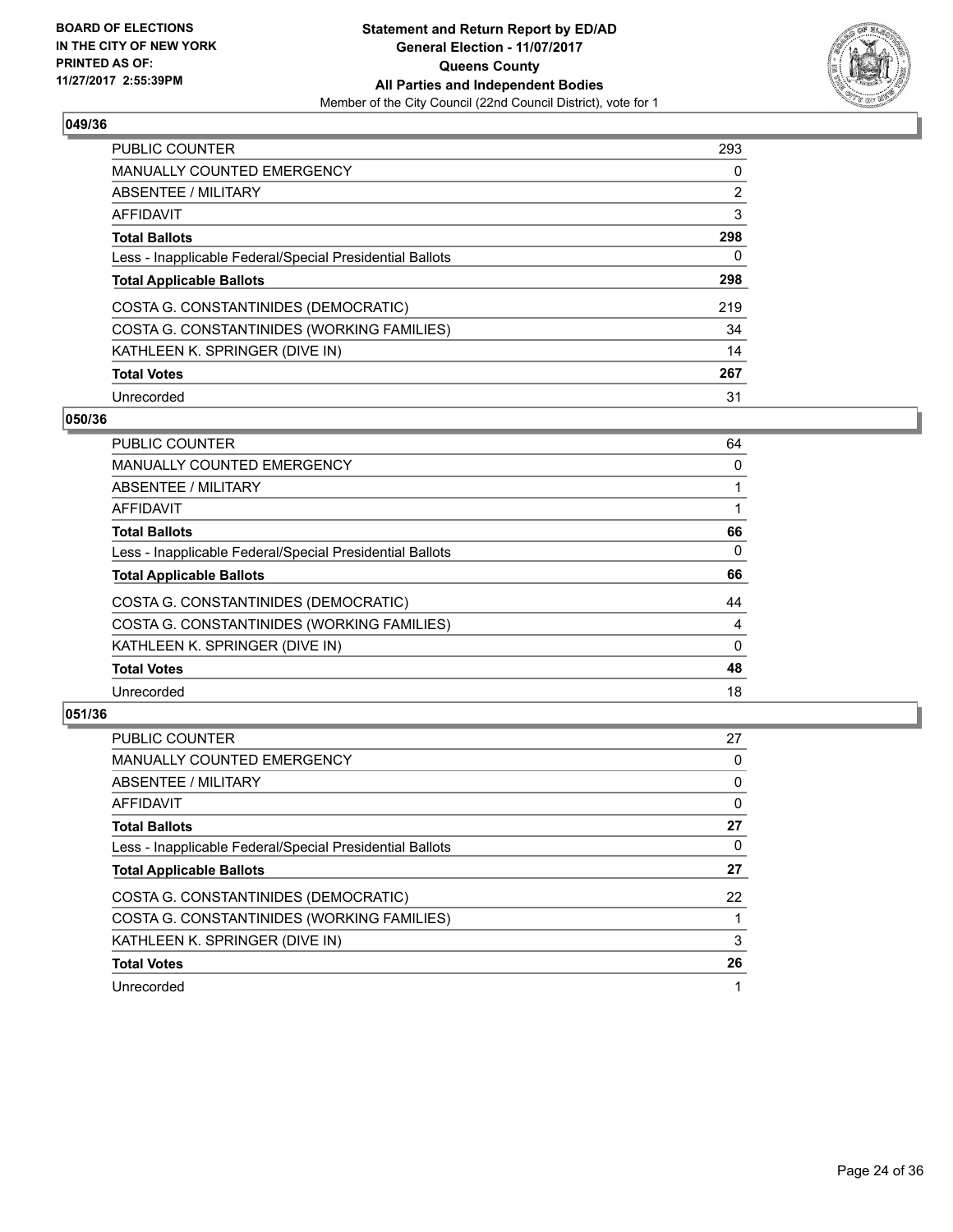

| <b>PUBLIC COUNTER</b>                                    | 332 |
|----------------------------------------------------------|-----|
| <b>MANUALLY COUNTED EMERGENCY</b>                        | 0   |
| ABSENTEE / MILITARY                                      | 1   |
| AFFIDAVIT                                                | 2   |
| <b>Total Ballots</b>                                     | 335 |
| Less - Inapplicable Federal/Special Presidential Ballots | 0   |
| <b>Total Applicable Ballots</b>                          | 335 |
| COSTA G. CONSTANTINIDES (DEMOCRATIC)                     | 240 |
| COSTA G. CONSTANTINIDES (WORKING FAMILIES)               | 33  |
| KATHLEEN K. SPRINGER (DIVE IN)                           | 23  |
| <b>JAMES HULL (WRITE-IN)</b>                             |     |
| <b>Total Votes</b>                                       | 297 |
| Unrecorded                                               | 38  |

## **053/36**

| <b>PUBLIC COUNTER</b>                                    | 299 |
|----------------------------------------------------------|-----|
| <b>MANUALLY COUNTED EMERGENCY</b>                        | 0   |
| ABSENTEE / MILITARY                                      | 8   |
| AFFIDAVIT                                                | 5   |
| <b>Total Ballots</b>                                     | 312 |
| Less - Inapplicable Federal/Special Presidential Ballots | 0   |
| <b>Total Applicable Ballots</b>                          | 312 |
| COSTA G. CONSTANTINIDES (DEMOCRATIC)                     | 192 |
| COSTA G. CONSTANTINIDES (WORKING FAMILIES)               | 27  |
| KATHLEEN K. SPRINGER (DIVE IN)                           | 34  |
| UNATTRIBUTABLE WRITE-IN (WRITE-IN)                       |     |
| <b>Total Votes</b>                                       | 254 |
| Unrecorded                                               | 58  |

| <b>PUBLIC COUNTER</b>                                    | 313 |
|----------------------------------------------------------|-----|
| <b>MANUALLY COUNTED EMERGENCY</b>                        | 0   |
| <b>ABSENTEE / MILITARY</b>                               | 10  |
| AFFIDAVIT                                                | 4   |
| <b>Total Ballots</b>                                     | 327 |
| Less - Inapplicable Federal/Special Presidential Ballots | 0   |
| <b>Total Applicable Ballots</b>                          | 327 |
| COSTA G. CONSTANTINIDES (DEMOCRATIC)                     | 205 |
| COSTA G. CONSTANTINIDES (WORKING FAMILIES)               | 32  |
| KATHLEEN K. SPRINGER (DIVE IN)                           | 26  |
| JASON WEINGARTNER (WRITE-IN)                             |     |
| LAURA GILLEN (WRITE-IN)                                  | 1   |
| ORESTES ALVAREZ-JACINTO (WRITE-IN)                       |     |
| <b>Total Votes</b>                                       | 266 |
| Unrecorded                                               | 61  |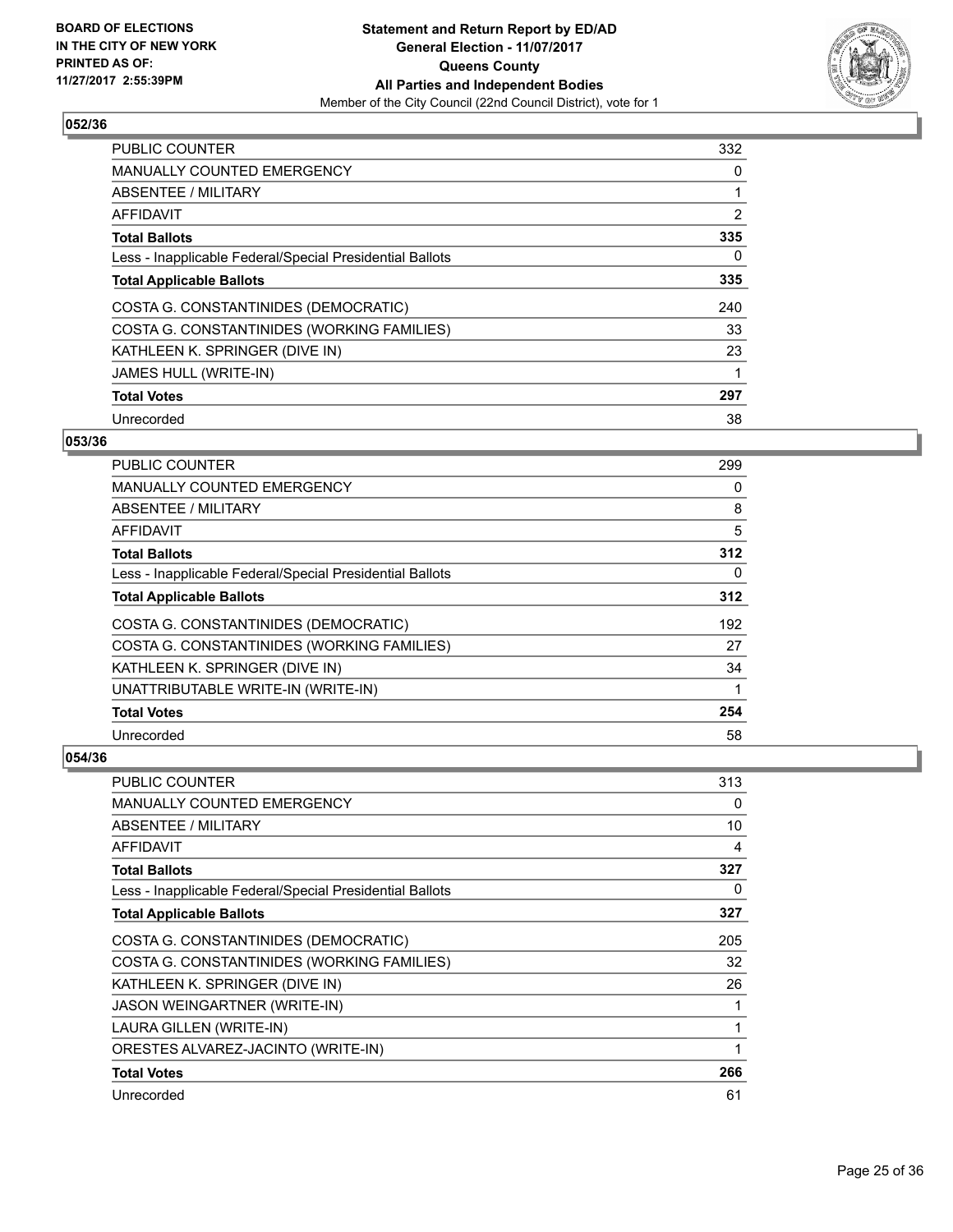

| PUBLIC COUNTER                                           | 283 |
|----------------------------------------------------------|-----|
| <b>MANUALLY COUNTED EMERGENCY</b>                        | 0   |
| ABSENTEE / MILITARY                                      |     |
| AFFIDAVIT                                                | 4   |
| <b>Total Ballots</b>                                     | 294 |
| Less - Inapplicable Federal/Special Presidential Ballots | 0   |
| <b>Total Applicable Ballots</b>                          | 294 |
| COSTA G. CONSTANTINIDES (DEMOCRATIC)                     | 211 |
| COSTA G. CONSTANTINIDES (WORKING FAMILIES)               | 37  |
| KATHLEEN K. SPRINGER (DIVE IN)                           | 13  |
| <b>Total Votes</b>                                       | 261 |
| Unrecorded                                               | 33  |

#### **056/36**

| <b>PUBLIC COUNTER</b>                                    | 247 |
|----------------------------------------------------------|-----|
| <b>MANUALLY COUNTED EMERGENCY</b>                        | 0   |
| ABSENTEE / MILITARY                                      | 3   |
| AFFIDAVIT                                                | 2   |
| <b>Total Ballots</b>                                     | 252 |
| Less - Inapplicable Federal/Special Presidential Ballots | 0   |
| <b>Total Applicable Ballots</b>                          | 252 |
| COSTA G. CONSTANTINIDES (DEMOCRATIC)                     | 172 |
| COSTA G. CONSTANTINIDES (WORKING FAMILIES)               | 25  |
| KATHLEEN K. SPRINGER (DIVE IN)                           | 23  |
| DEREK JETER (WRITE-IN)                                   | 1   |
| <b>Total Votes</b>                                       | 221 |
| Unrecorded                                               | 31  |

| <b>PUBLIC COUNTER</b>                                    | 227 |
|----------------------------------------------------------|-----|
| <b>MANUALLY COUNTED EMERGENCY</b>                        | 0   |
| ABSENTEE / MILITARY                                      | 5   |
| AFFIDAVIT                                                |     |
| <b>Total Ballots</b>                                     | 233 |
| Less - Inapplicable Federal/Special Presidential Ballots | 0   |
| <b>Total Applicable Ballots</b>                          | 233 |
| COSTA G. CONSTANTINIDES (DEMOCRATIC)                     | 154 |
| COSTA G. CONSTANTINIDES (WORKING FAMILIES)               | 27  |
| KATHLEEN K. SPRINGER (DIVE IN)                           | 13  |
| MONIKA WILCOX (WRITE-IN)                                 |     |
| <b>Total Votes</b>                                       | 195 |
| Unrecorded                                               | 38  |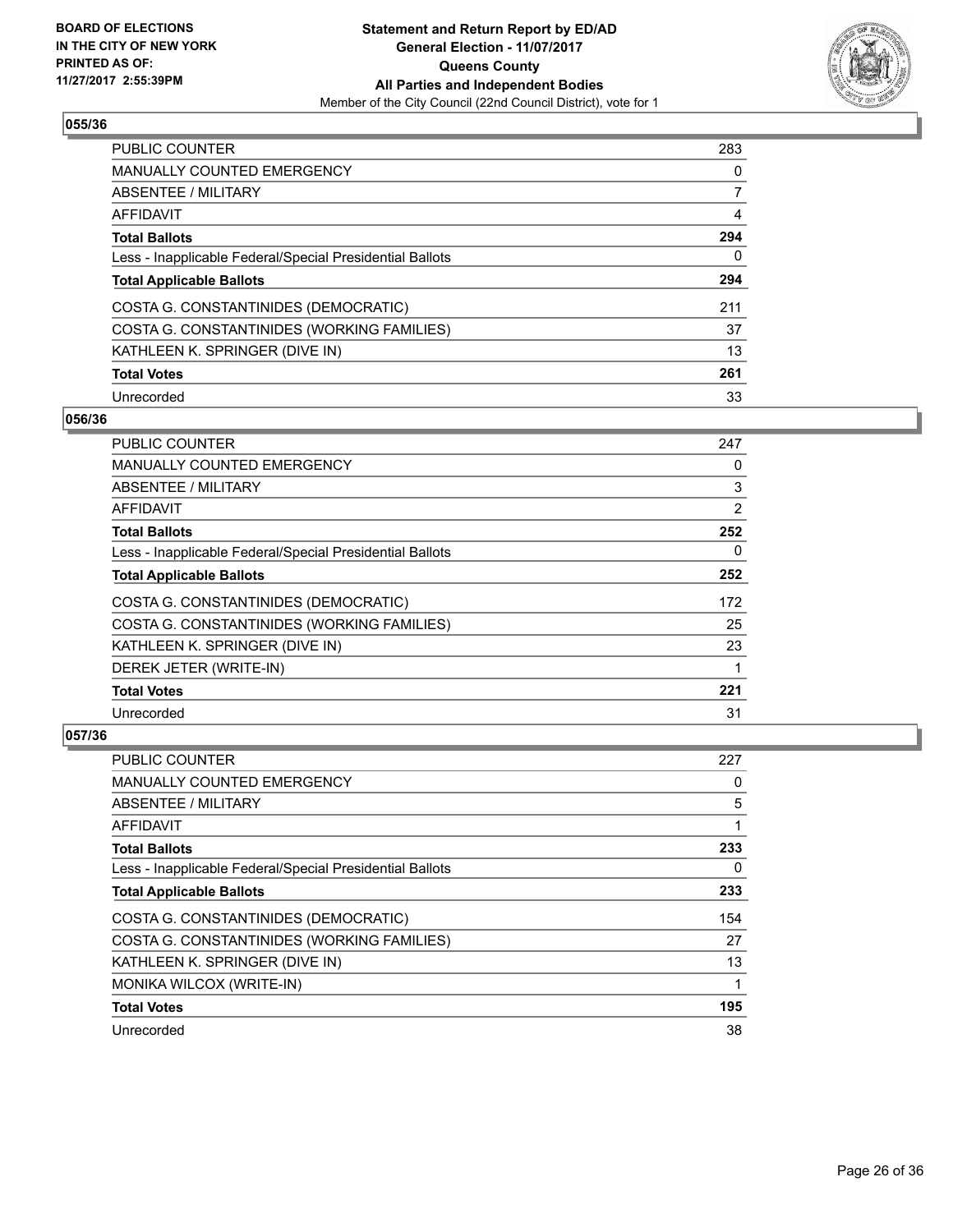

| <b>PUBLIC COUNTER</b>                                    | 228 |
|----------------------------------------------------------|-----|
| <b>MANUALLY COUNTED EMERGENCY</b>                        | 0   |
| ABSENTEE / MILITARY                                      | 2   |
| AFFIDAVIT                                                | 4   |
| <b>Total Ballots</b>                                     | 234 |
| Less - Inapplicable Federal/Special Presidential Ballots | 0   |
| <b>Total Applicable Ballots</b>                          | 234 |
| COSTA G. CONSTANTINIDES (DEMOCRATIC)                     | 179 |
| COSTA G. CONSTANTINIDES (WORKING FAMILIES)               | 28  |
| KATHLEEN K. SPRINGER (DIVE IN)                           | 5   |
| JERRY J. RAIMONDO (WRITE-IN)                             | 1   |
| <b>Total Votes</b>                                       | 213 |
| Unrecorded                                               | 21  |

## **059/36**

| <b>PUBLIC COUNTER</b>                                    | 264 |
|----------------------------------------------------------|-----|
| MANUALLY COUNTED EMERGENCY                               | 0   |
| ABSENTEE / MILITARY                                      | 3   |
| AFFIDAVIT                                                | 1   |
| <b>Total Ballots</b>                                     | 268 |
| Less - Inapplicable Federal/Special Presidential Ballots | 0   |
| <b>Total Applicable Ballots</b>                          | 268 |
| COSTA G. CONSTANTINIDES (DEMOCRATIC)                     | 181 |
| COSTA G. CONSTANTINIDES (WORKING FAMILIES)               | 42  |
| KATHLEEN K. SPRINGER (DIVE IN)                           | 18  |
| <b>JAMES EPPICH (WRITE-IN)</b>                           | 1   |
| <b>Total Votes</b>                                       | 242 |
| Unrecorded                                               | 26  |

| PUBLIC COUNTER                                           | 156 |
|----------------------------------------------------------|-----|
| <b>MANUALLY COUNTED EMERGENCY</b>                        | 0   |
| ABSENTEE / MILITARY                                      | 4   |
| AFFIDAVIT                                                | 2   |
| <b>Total Ballots</b>                                     | 162 |
| Less - Inapplicable Federal/Special Presidential Ballots | 0   |
| <b>Total Applicable Ballots</b>                          | 162 |
| COSTA G. CONSTANTINIDES (DEMOCRATIC)                     | 130 |
| COSTA G. CONSTANTINIDES (WORKING FAMILIES)               | 12  |
| KATHLEEN K. SPRINGER (DIVE IN)                           | 6   |
| AL SHARPTON (WRITE-IN)                                   | 1   |
| <b>Total Votes</b>                                       | 149 |
| Unrecorded                                               | 13  |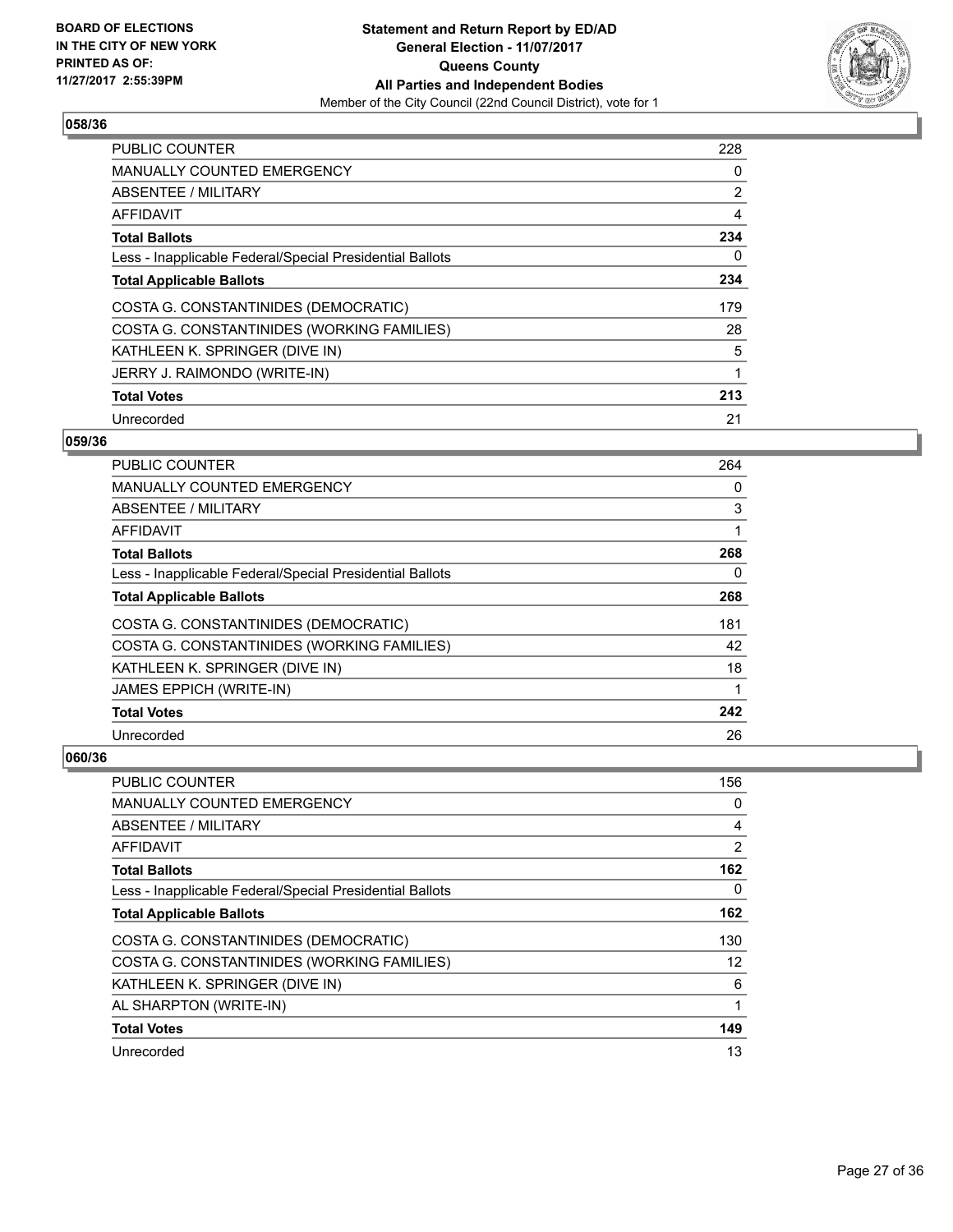

| <b>PUBLIC COUNTER</b>                                    | 273 |
|----------------------------------------------------------|-----|
| <b>MANUALLY COUNTED EMERGENCY</b>                        | 0   |
| ABSENTEE / MILITARY                                      |     |
| <b>AFFIDAVIT</b>                                         | 4   |
| <b>Total Ballots</b>                                     | 278 |
| Less - Inapplicable Federal/Special Presidential Ballots | 0   |
| <b>Total Applicable Ballots</b>                          | 278 |
| COSTA G. CONSTANTINIDES (DEMOCRATIC)                     | 218 |
| COSTA G. CONSTANTINIDES (WORKING FAMILIES)               | 19  |
| KATHLEEN K. SPRINGER (DIVE IN)                           | 13  |
| WILLIAM K. KREGLER (WRITE-IN)                            |     |
| <b>Total Votes</b>                                       | 251 |
| Unrecorded                                               | 27  |

## **062/36**

| <b>PUBLIC COUNTER</b>                                    | 200 |
|----------------------------------------------------------|-----|
| <b>MANUALLY COUNTED EMERGENCY</b>                        | 0   |
| ABSENTEE / MILITARY                                      | 5   |
| AFFIDAVIT                                                | 4   |
| <b>Total Ballots</b>                                     | 209 |
| Less - Inapplicable Federal/Special Presidential Ballots | 0   |
| <b>Total Applicable Ballots</b>                          | 209 |
| COSTA G. CONSTANTINIDES (DEMOCRATIC)                     | 161 |
| COSTA G. CONSTANTINIDES (WORKING FAMILIES)               | 22  |
| KATHLEEN K. SPRINGER (DIVE IN)                           | 8   |
| LYNN SERPE (WRITE-IN)                                    | 1   |
| <b>Total Votes</b>                                       | 192 |
| Unrecorded                                               | 17  |

| PUBLIC COUNTER                                           | 190 |
|----------------------------------------------------------|-----|
| MANUALLY COUNTED EMERGENCY                               | 0   |
| ABSENTEE / MILITARY                                      |     |
| AFFIDAVIT                                                | 6   |
| <b>Total Ballots</b>                                     | 197 |
| Less - Inapplicable Federal/Special Presidential Ballots | 0   |
| <b>Total Applicable Ballots</b>                          | 197 |
| COSTA G. CONSTANTINIDES (DEMOCRATIC)                     | 149 |
| COSTA G. CONSTANTINIDES (WORKING FAMILIES)               | 11  |
| KATHLEEN K. SPRINGER (DIVE IN)                           | 9   |
| PAUL D GRAZIANO (WRITE-IN)                               |     |
| UNATTRIBUTABLE WRITE-IN (WRITE-IN)                       |     |
| <b>Total Votes</b>                                       | 171 |
| Unrecorded                                               | 26  |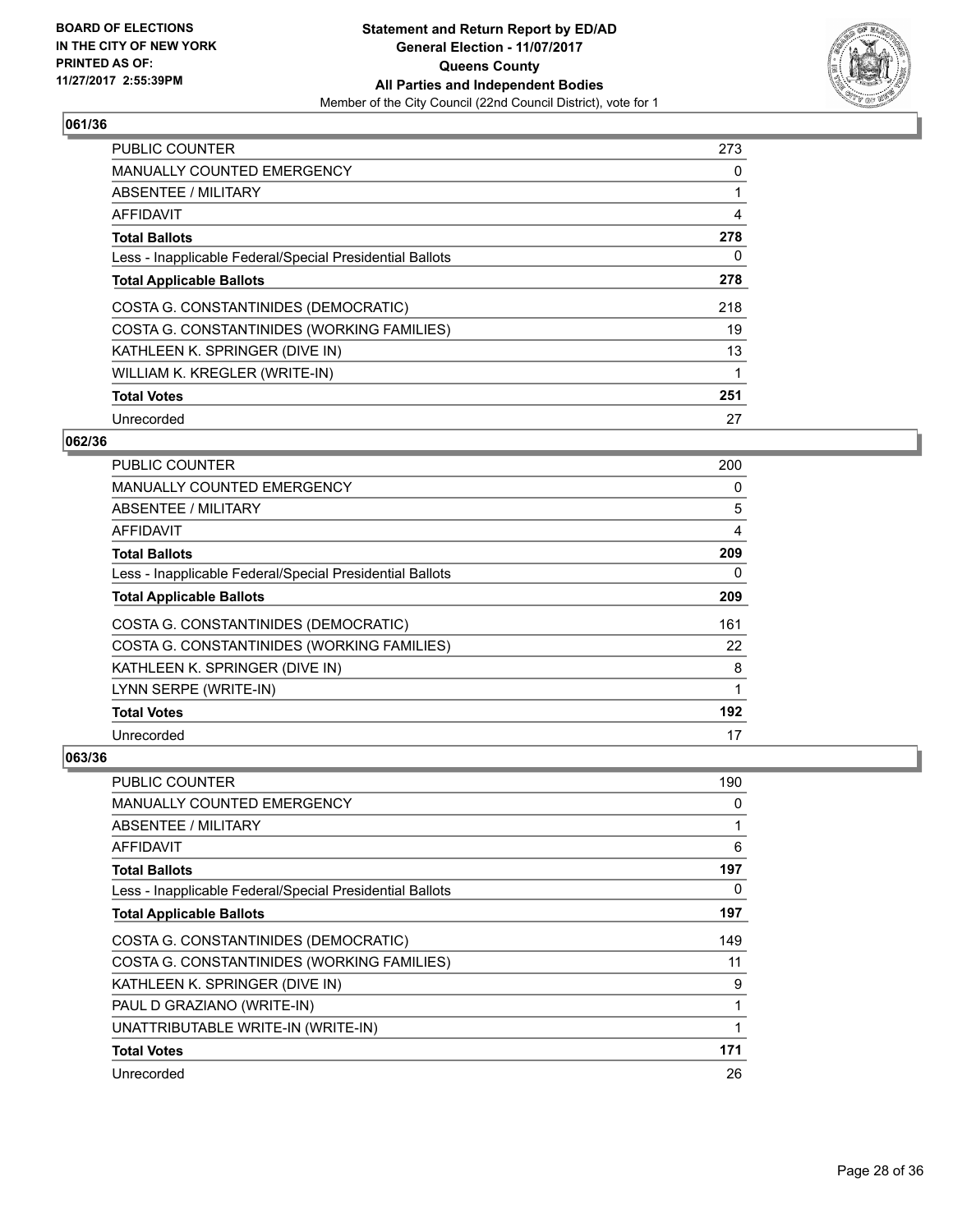

| <b>PUBLIC COUNTER</b>                                    | 192 |
|----------------------------------------------------------|-----|
| <b>MANUALLY COUNTED EMERGENCY</b>                        | 0   |
| ABSENTEE / MILITARY                                      | 3   |
| AFFIDAVIT                                                | 5   |
| <b>Total Ballots</b>                                     | 200 |
| Less - Inapplicable Federal/Special Presidential Ballots | 0   |
| <b>Total Applicable Ballots</b>                          | 200 |
| COSTA G. CONSTANTINIDES (DEMOCRATIC)                     | 135 |
| COSTA G. CONSTANTINIDES (WORKING FAMILIES)               | 32  |
| KATHLEEN K. SPRINGER (DIVE IN)                           | 12  |
| <b>Total Votes</b>                                       | 179 |
| Unrecorded                                               | 21  |

#### **067/36**

| <b>PUBLIC COUNTER</b>                                    | 168      |
|----------------------------------------------------------|----------|
| <b>MANUALLY COUNTED EMERGENCY</b>                        | 0        |
| ABSENTEE / MILITARY                                      |          |
| <b>AFFIDAVIT</b>                                         | 0        |
| <b>Total Ballots</b>                                     | 169      |
| Less - Inapplicable Federal/Special Presidential Ballots | $\Omega$ |
| <b>Total Applicable Ballots</b>                          | 169      |
| COSTA G. CONSTANTINIDES (DEMOCRATIC)                     | 122      |
| COSTA G. CONSTANTINIDES (WORKING FAMILIES)               | 20       |
| KATHLEEN K. SPRINGER (DIVE IN)                           | 10       |
| <b>Total Votes</b>                                       | 152      |
| Unrecorded                                               | 17       |

| 0<br>0<br>0<br>0<br>0<br>0<br>0<br>0<br>0<br>0 | PUBLIC COUNTER                                           | 0 |
|------------------------------------------------|----------------------------------------------------------|---|
|                                                | <b>MANUALLY COUNTED EMERGENCY</b>                        |   |
|                                                | ABSENTEE / MILITARY                                      |   |
|                                                | AFFIDAVIT                                                |   |
|                                                | <b>Total Ballots</b>                                     |   |
|                                                | Less - Inapplicable Federal/Special Presidential Ballots |   |
|                                                | <b>Total Applicable Ballots</b>                          |   |
|                                                | COSTA G. CONSTANTINIDES (DEMOCRATIC)                     |   |
|                                                | COSTA G. CONSTANTINIDES (WORKING FAMILIES)               |   |
|                                                | KATHLEEN K. SPRINGER (DIVE IN)                           |   |
|                                                | <b>Total Votes</b>                                       |   |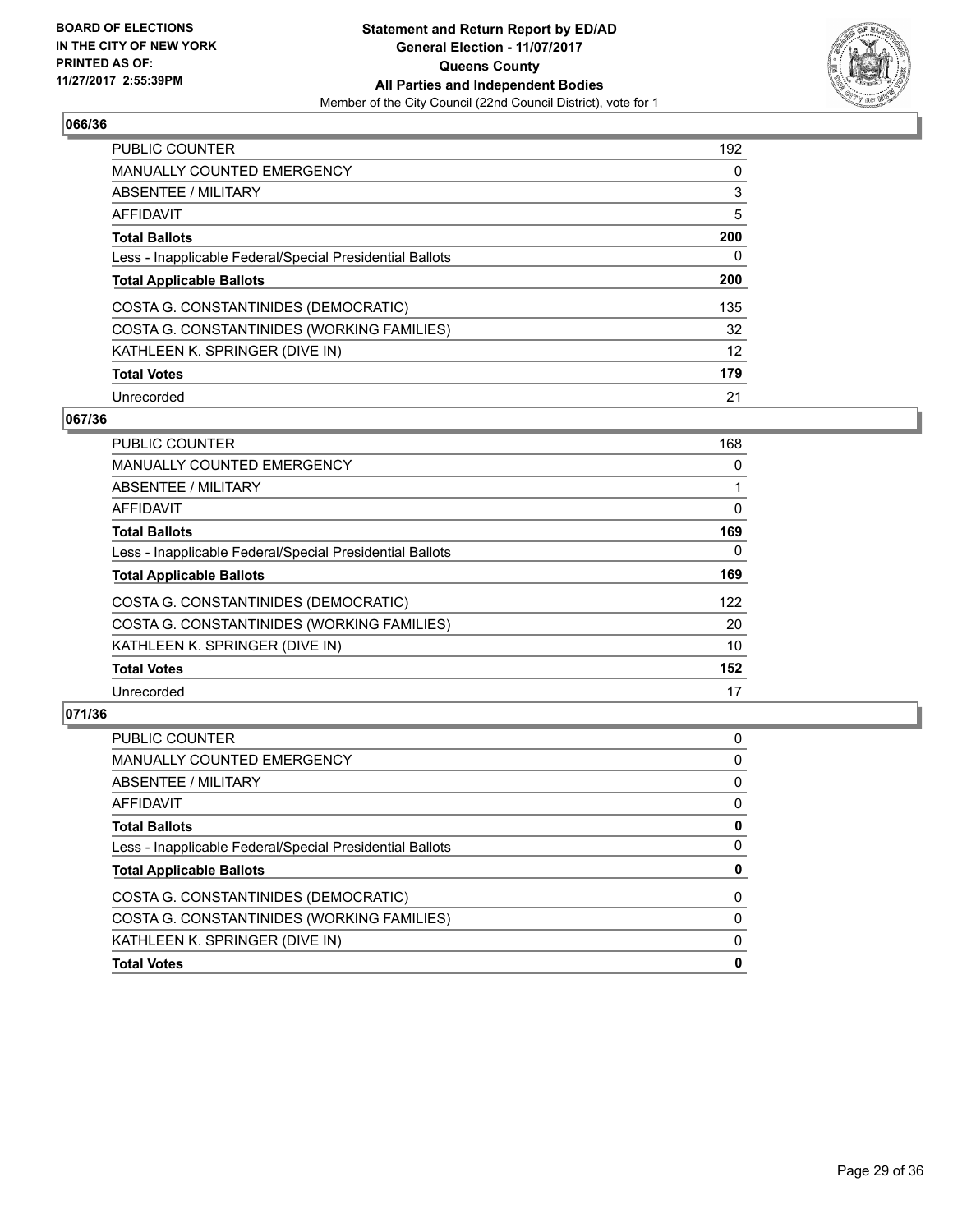

| <b>PUBLIC COUNTER</b>                                    | 281 |
|----------------------------------------------------------|-----|
| <b>MANUALLY COUNTED EMERGENCY</b>                        | 0   |
| ABSENTEE / MILITARY                                      | 4   |
| AFFIDAVIT                                                | 6   |
| <b>Total Ballots</b>                                     | 291 |
| Less - Inapplicable Federal/Special Presidential Ballots | 0   |
| <b>Total Applicable Ballots</b>                          | 291 |
| COSTA G. CONSTANTINIDES (DEMOCRATIC)                     | 215 |
| COSTA G. CONSTANTINIDES (WORKING FAMILIES)               | 28  |
| KATHLEEN K. SPRINGER (DIVE IN)                           | 11  |
| ADAM REESE (WRITE-IN)                                    |     |
| DAMIEN NOLAN (WRITE-IN)                                  |     |
| <b>Total Votes</b>                                       | 256 |
| Unrecorded                                               | 35  |

## **073/36**

| <b>PUBLIC COUNTER</b>                                    | 291 |
|----------------------------------------------------------|-----|
| <b>MANUALLY COUNTED EMERGENCY</b>                        | 0   |
| ABSENTEE / MILITARY                                      | 4   |
| AFFIDAVIT                                                | 5   |
| <b>Total Ballots</b>                                     | 300 |
| Less - Inapplicable Federal/Special Presidential Ballots | 0   |
| <b>Total Applicable Ballots</b>                          | 300 |
| COSTA G. CONSTANTINIDES (DEMOCRATIC)                     | 228 |
| COSTA G. CONSTANTINIDES (WORKING FAMILIES)               | 34  |
| KATHLEEN K. SPRINGER (DIVE IN)                           | 10  |
| C W BURGIS (WRITE-IN)                                    |     |
| MEREDITH BEGLEY (WRITE-IN)                               |     |
| <b>Total Votes</b>                                       | 274 |
| Unrecorded                                               | 26  |

| PUBLIC COUNTER                                           | 185 |
|----------------------------------------------------------|-----|
| <b>MANUALLY COUNTED EMERGENCY</b>                        | 0   |
| ABSENTEE / MILITARY                                      | 4   |
| AFFIDAVIT                                                | 3   |
| <b>Total Ballots</b>                                     | 192 |
| Less - Inapplicable Federal/Special Presidential Ballots | 0   |
| <b>Total Applicable Ballots</b>                          | 192 |
| COSTA G. CONSTANTINIDES (DEMOCRATIC)                     | 143 |
| COSTA G. CONSTANTINIDES (WORKING FAMILIES)               | 17  |
| KATHLEEN K. SPRINGER (DIVE IN)                           | 10  |
| <b>Total Votes</b>                                       | 170 |
| Unrecorded                                               | 22  |
|                                                          |     |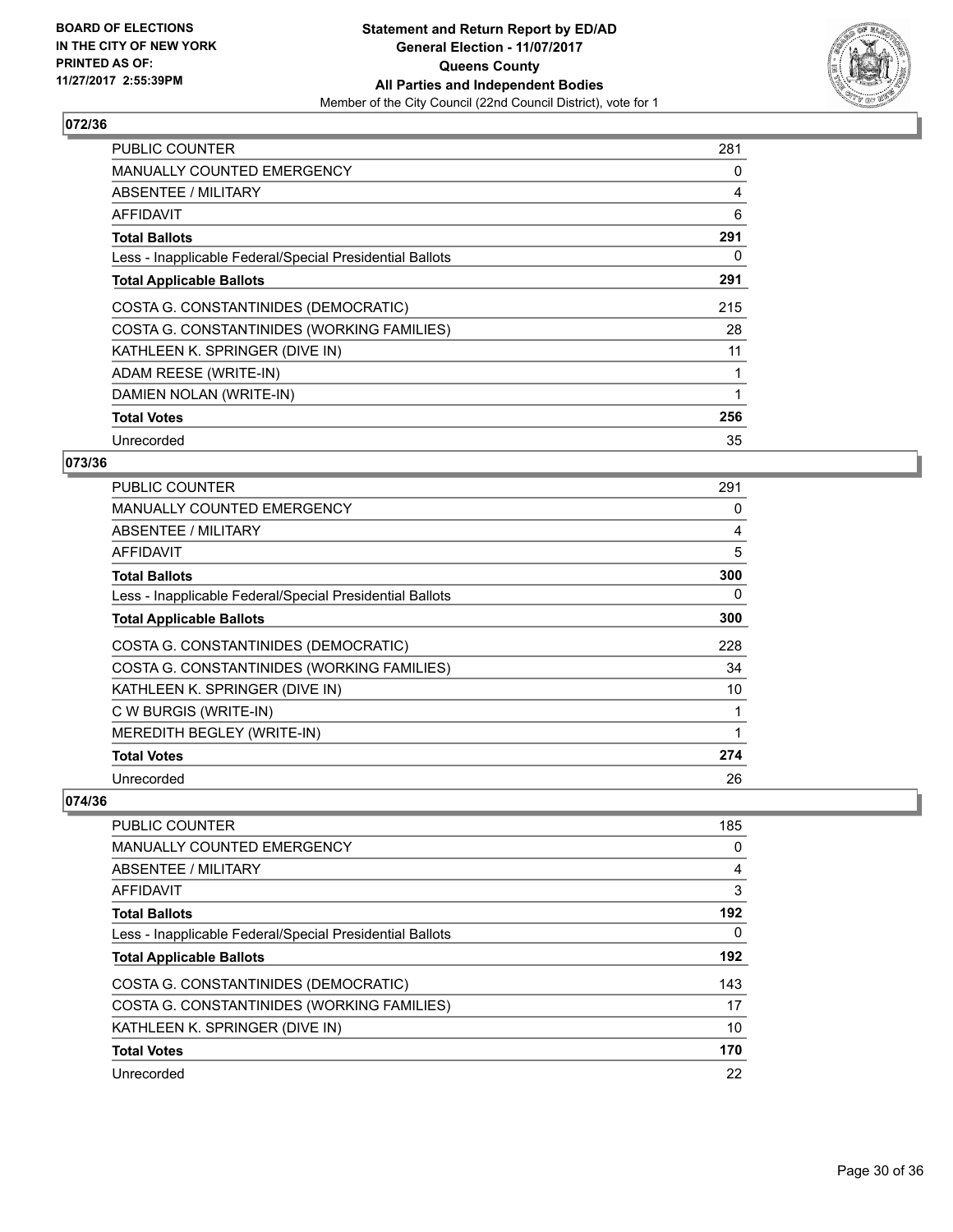

| <b>PUBLIC COUNTER</b>                                    | 210 |
|----------------------------------------------------------|-----|
| <b>MANUALLY COUNTED EMERGENCY</b>                        | 0   |
| ABSENTEE / MILITARY                                      | 6   |
| AFFIDAVIT                                                |     |
| <b>Total Ballots</b>                                     | 217 |
| Less - Inapplicable Federal/Special Presidential Ballots | 0   |
| <b>Total Applicable Ballots</b>                          | 217 |
| COSTA G. CONSTANTINIDES (DEMOCRATIC)                     | 163 |
| COSTA G. CONSTANTINIDES (WORKING FAMILIES)               | 23  |
| KATHLEEN K. SPRINGER (DIVE IN)                           | 15  |
| THOMAS SEBAZCO (WRITE-IN)                                |     |
| <b>Total Votes</b>                                       | 202 |
| Unrecorded                                               | 15  |

## **076/36**

| <b>PUBLIC COUNTER</b>                                    | 266 |
|----------------------------------------------------------|-----|
| <b>MANUALLY COUNTED EMERGENCY</b>                        | 0   |
| <b>ABSENTEE / MILITARY</b>                               | 5   |
| AFFIDAVIT                                                | 1   |
| <b>Total Ballots</b>                                     | 272 |
| Less - Inapplicable Federal/Special Presidential Ballots | 0   |
| <b>Total Applicable Ballots</b>                          | 272 |
| COSTA G. CONSTANTINIDES (DEMOCRATIC)                     | 206 |
| COSTA G. CONSTANTINIDES (WORKING FAMILIES)               | 25  |
| KATHLEEN K. SPRINGER (DIVE IN)                           | 11  |
| <b>BO DIETL (WRITE-IN)</b>                               | 1   |
| MARVIN JEFFCOAT (WRITE-IN)                               | 1   |
| UNATTRIBUTABLE WRITE-IN (WRITE-IN)                       | 1   |
| <b>Total Votes</b>                                       | 245 |
| Unrecorded                                               | 27  |

| <b>PUBLIC COUNTER</b>                                    | 306 |
|----------------------------------------------------------|-----|
| <b>MANUALLY COUNTED EMERGENCY</b>                        | 0   |
| <b>ABSENTEE / MILITARY</b>                               | 4   |
| AFFIDAVIT                                                | 7   |
| <b>Total Ballots</b>                                     | 317 |
| Less - Inapplicable Federal/Special Presidential Ballots | 0   |
| <b>Total Applicable Ballots</b>                          | 317 |
| COSTA G. CONSTANTINIDES (DEMOCRATIC)                     | 242 |
| COSTA G. CONSTANTINIDES (WORKING FAMILIES)               | 38  |
| KATHLEEN K. SPRINGER (DIVE IN)                           | 11  |
| MICHAEL O DIAZ (WRITE-IN)                                |     |
| WALTER KOWALEWSKI (WRITE-IN)                             |     |
| <b>Total Votes</b>                                       | 293 |
| Unrecorded                                               | 24  |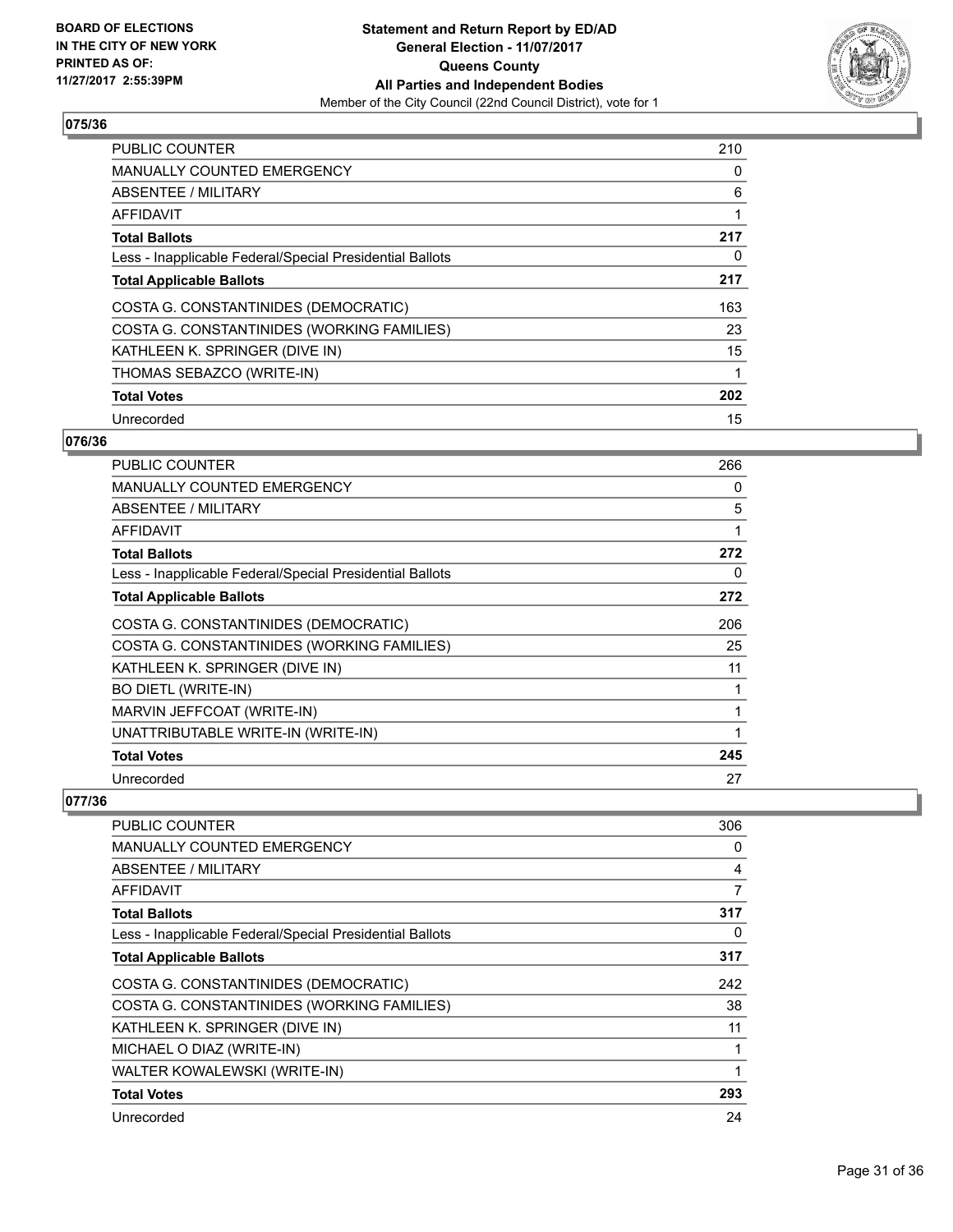

| <b>PUBLIC COUNTER</b>                                    | 243 |
|----------------------------------------------------------|-----|
| <b>MANUALLY COUNTED EMERGENCY</b>                        | 0   |
| ABSENTEE / MILITARY                                      | 3   |
| AFFIDAVIT                                                | 5   |
| <b>Total Ballots</b>                                     | 251 |
| Less - Inapplicable Federal/Special Presidential Ballots | 0   |
| <b>Total Applicable Ballots</b>                          | 251 |
| COSTA G. CONSTANTINIDES (DEMOCRATIC)                     | 192 |
| COSTA G. CONSTANTINIDES (WORKING FAMILIES)               | 15  |
| KATHLEEN K. SPRINGER (DIVE IN)                           | 6   |
| <b>Total Votes</b>                                       | 213 |
| Unrecorded                                               | 38  |

#### **079/36**

| <b>PUBLIC COUNTER</b>                                    | 202 |
|----------------------------------------------------------|-----|
| <b>MANUALLY COUNTED EMERGENCY</b>                        | 0   |
| ABSENTEE / MILITARY                                      | 0   |
| AFFIDAVIT                                                | 4   |
| <b>Total Ballots</b>                                     | 206 |
| Less - Inapplicable Federal/Special Presidential Ballots | 0   |
| <b>Total Applicable Ballots</b>                          | 206 |
| COSTA G. CONSTANTINIDES (DEMOCRATIC)                     | 148 |
| COSTA G. CONSTANTINIDES (WORKING FAMILIES)               | 23  |
| KATHLEEN K. SPRINGER (DIVE IN)                           | 16  |
| ROSARIA ALAIMO (WRITE-IN)                                | 1   |
| <b>Total Votes</b>                                       | 188 |
| Unrecorded                                               | 18  |

| <b>PUBLIC COUNTER</b>                                    | 215 |
|----------------------------------------------------------|-----|
| MANUALLY COUNTED EMERGENCY                               | 0   |
| ABSENTEE / MILITARY                                      | 0   |
| AFFIDAVIT                                                |     |
| <b>Total Ballots</b>                                     | 216 |
| Less - Inapplicable Federal/Special Presidential Ballots | 0   |
| <b>Total Applicable Ballots</b>                          | 216 |
| COSTA G. CONSTANTINIDES (DEMOCRATIC)                     | 162 |
| COSTA G. CONSTANTINIDES (WORKING FAMILIES)               | 24  |
| KATHLEEN K. SPRINGER (DIVE IN)                           | 13  |
| LAURA WRIGHT (WRITE-IN)                                  |     |
| <b>Total Votes</b>                                       | 200 |
| Unrecorded                                               | 16  |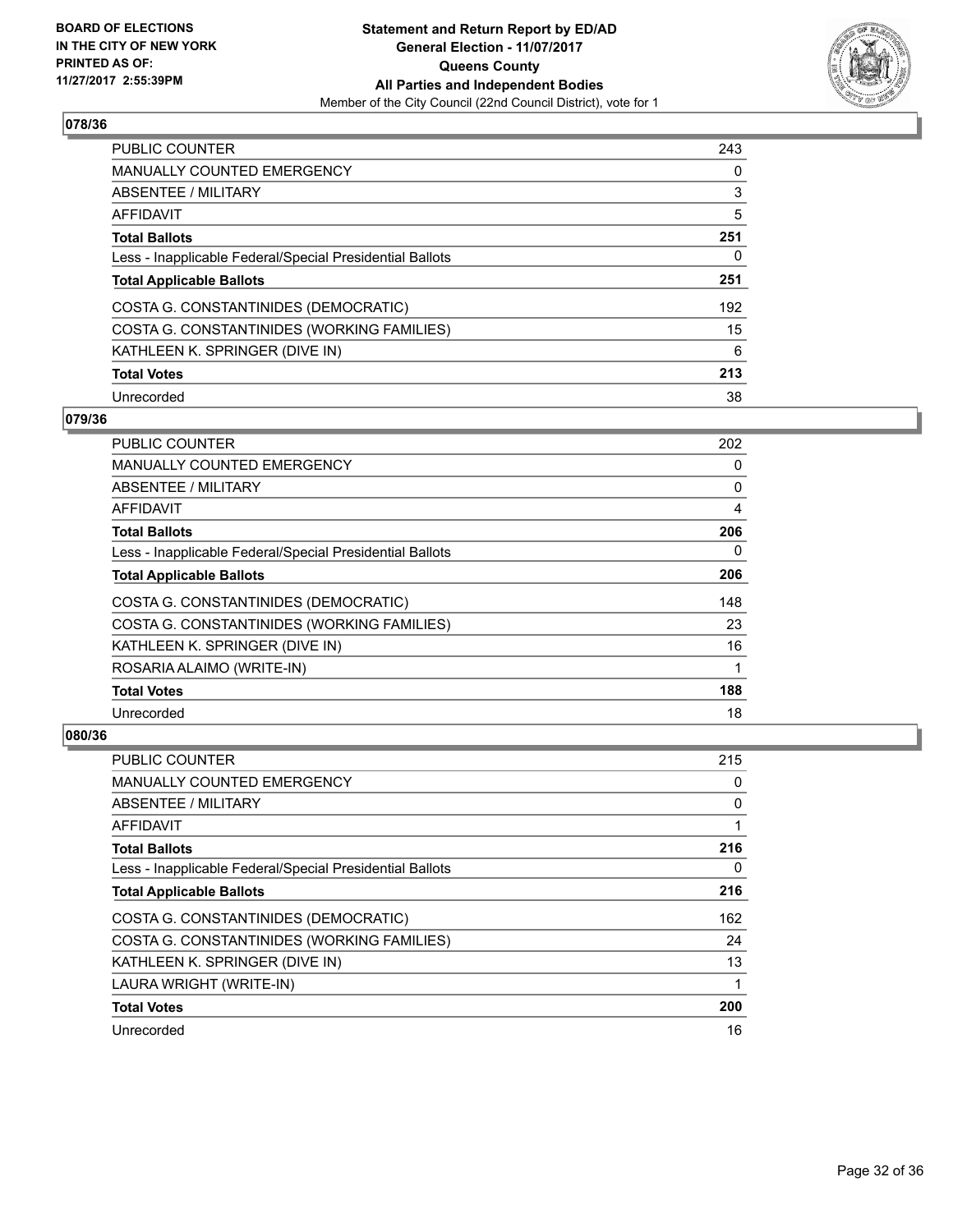

| <b>PUBLIC COUNTER</b>                                    | 303 |
|----------------------------------------------------------|-----|
| <b>MANUALLY COUNTED EMERGENCY</b>                        | 0   |
| ABSENTEE / MILITARY                                      | 5   |
| AFFIDAVIT                                                | 6   |
| <b>Total Ballots</b>                                     | 314 |
| Less - Inapplicable Federal/Special Presidential Ballots | 0   |
| <b>Total Applicable Ballots</b>                          | 314 |
| COSTA G. CONSTANTINIDES (DEMOCRATIC)                     | 239 |
| COSTA G. CONSTANTINIDES (WORKING FAMILIES)               | 33  |
| KATHLEEN K. SPRINGER (DIVE IN)                           | 13  |
| UNATTRIBUTABLE WRITE-IN (WRITE-IN)                       | 1   |
| <b>Total Votes</b>                                       | 286 |
| Unrecorded                                               | 28  |

## **082/36**

| PUBLIC COUNTER                                           | 258 |
|----------------------------------------------------------|-----|
| MANUALLY COUNTED EMERGENCY                               | 0   |
| ABSENTEE / MILITARY                                      | 3   |
| AFFIDAVIT                                                | 8   |
| <b>Total Ballots</b>                                     | 269 |
| Less - Inapplicable Federal/Special Presidential Ballots | 0   |
| <b>Total Applicable Ballots</b>                          | 269 |
| COSTA G. CONSTANTINIDES (DEMOCRATIC)                     | 185 |
| COSTA G. CONSTANTINIDES (WORKING FAMILIES)               | 25  |
| KATHLEEN K. SPRINGER (DIVE IN)                           | 23  |
| KONSTANDINOS MAROULIS (WRITE-IN)                         |     |
| <b>Total Votes</b>                                       | 234 |
| Unrecorded                                               | 35  |

| <b>PUBLIC COUNTER</b>                                    | 211            |
|----------------------------------------------------------|----------------|
| <b>MANUALLY COUNTED EMERGENCY</b>                        | 0              |
| ABSENTEE / MILITARY                                      | 4              |
| AFFIDAVIT                                                | 4              |
| <b>Total Ballots</b>                                     | 219            |
| Less - Inapplicable Federal/Special Presidential Ballots | 0              |
| <b>Total Applicable Ballots</b>                          | 219            |
| COSTA G. CONSTANTINIDES (DEMOCRATIC)                     | 138            |
| COSTA G. CONSTANTINIDES (WORKING FAMILIES)               | 22             |
| KATHLEEN K. SPRINGER (DIVE IN)                           | 13             |
| UNATTRIBUTABLE WRITE-IN (WRITE-IN)                       | $\overline{2}$ |
| <b>Total Votes</b>                                       | 175            |
| Unrecorded                                               | 44             |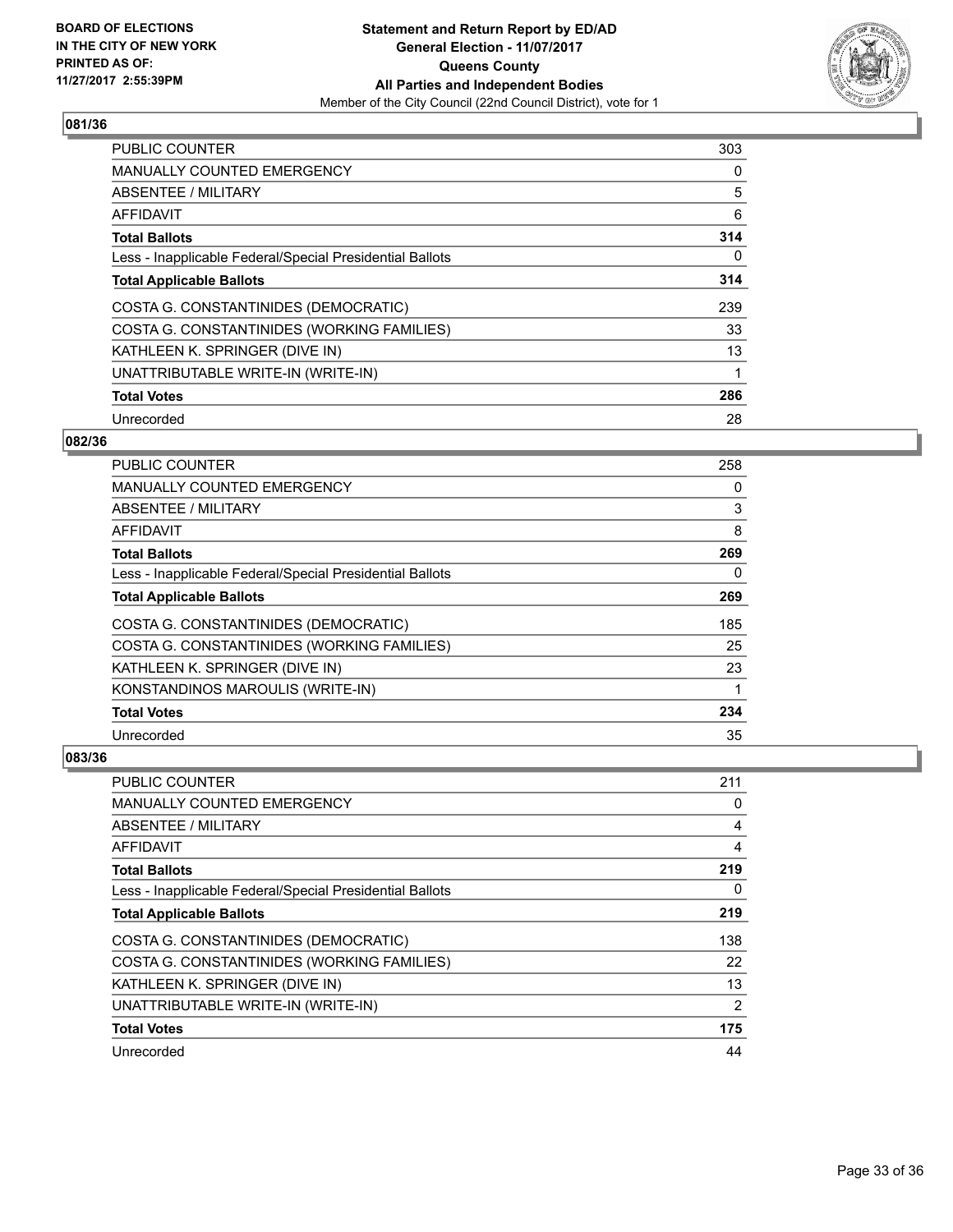

| PUBLIC COUNTER                                           | 259 |
|----------------------------------------------------------|-----|
| <b>MANUALLY COUNTED EMERGENCY</b>                        | 0   |
| ABSENTEE / MILITARY                                      | 4   |
| AFFIDAVIT                                                | 0   |
| <b>Total Ballots</b>                                     | 263 |
| Less - Inapplicable Federal/Special Presidential Ballots | 0   |
| <b>Total Applicable Ballots</b>                          | 263 |
| COSTA G. CONSTANTINIDES (DEMOCRATIC)                     | 186 |
| COSTA G. CONSTANTINIDES (WORKING FAMILIES)               | 31  |
| KATHLEEN K. SPRINGER (DIVE IN)                           | 22  |
| <b>Total Votes</b>                                       | 239 |
| Unrecorded                                               | 24  |

# **002/37**

| <b>PUBLIC COUNTER</b>                                    | 205 |
|----------------------------------------------------------|-----|
| <b>MANUALLY COUNTED EMERGENCY</b>                        | 0   |
| ABSENTEE / MILITARY                                      | 3   |
| AFFIDAVIT                                                | 1   |
| <b>Total Ballots</b>                                     | 209 |
| Less - Inapplicable Federal/Special Presidential Ballots | 0   |
| <b>Total Applicable Ballots</b>                          | 209 |
| COSTA G. CONSTANTINIDES (DEMOCRATIC)                     | 169 |
| COSTA G. CONSTANTINIDES (WORKING FAMILIES)               | 13  |
| KATHLEEN K. SPRINGER (DIVE IN)                           | 8   |
| UNATTRIBUTABLE WRITE-IN (WRITE-IN)                       | 3   |
| <b>Total Votes</b>                                       | 193 |
| Unrecorded                                               | 16  |

| PUBLIC COUNTER                                           | 213 |
|----------------------------------------------------------|-----|
| MANUALLY COUNTED EMERGENCY                               | 0   |
| ABSENTEE / MILITARY                                      | 2   |
| AFFIDAVIT                                                | 2   |
| <b>Total Ballots</b>                                     | 217 |
| Less - Inapplicable Federal/Special Presidential Ballots | 0   |
| <b>Total Applicable Ballots</b>                          | 217 |
| COSTA G. CONSTANTINIDES (DEMOCRATIC)                     | 189 |
| COSTA G. CONSTANTINIDES (WORKING FAMILIES)               | 6   |
| KATHLEEN K. SPRINGER (DIVE IN)                           | 2   |
| MARCELLA J.S. DAVIS (WRITE-IN)                           | 1   |
| <b>Total Votes</b>                                       | 198 |
| Unrecorded                                               | 19  |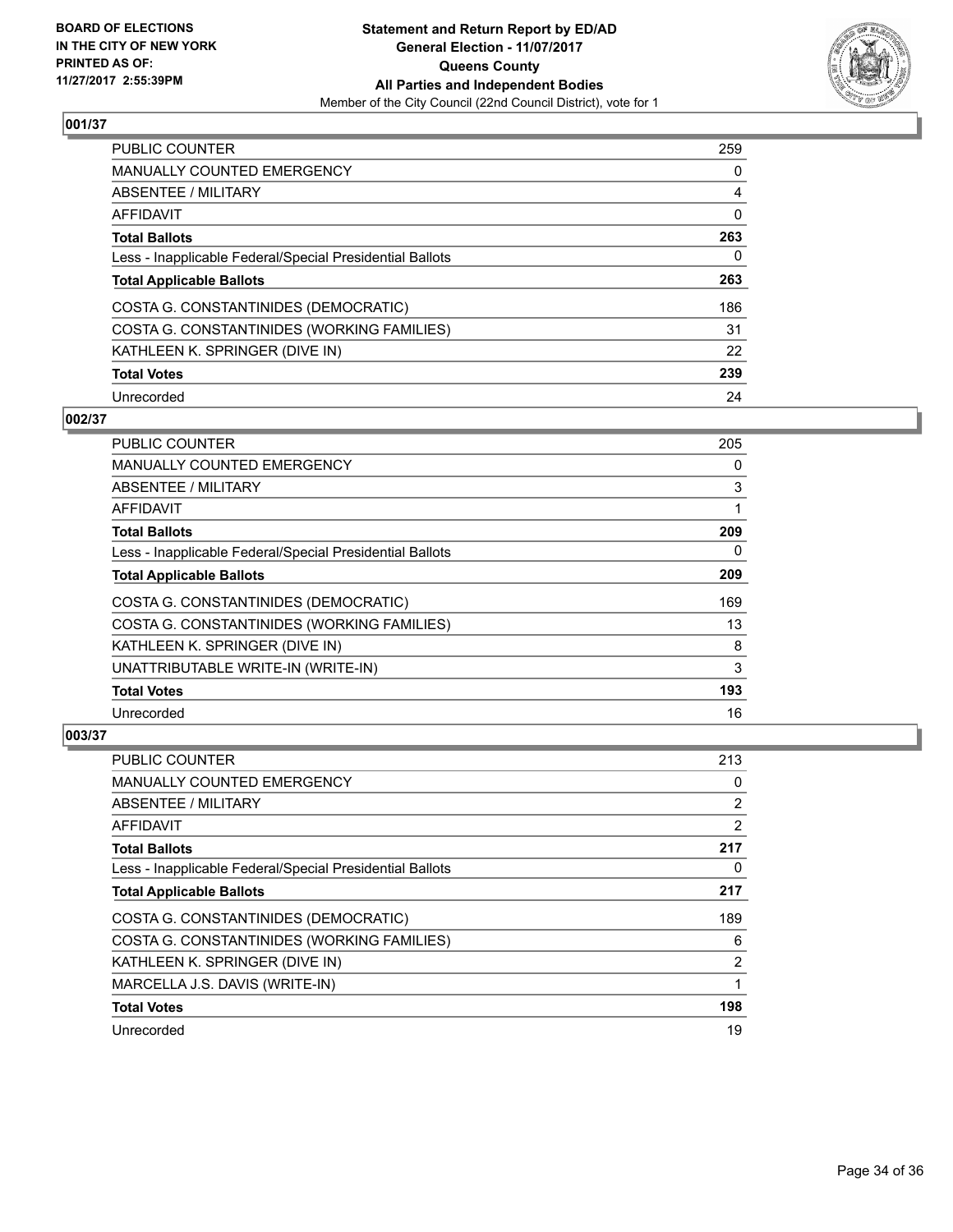

| <b>PUBLIC COUNTER</b>                                    | 256 |
|----------------------------------------------------------|-----|
| MANUALLY COUNTED EMERGENCY                               | 0   |
| ABSENTEE / MILITARY                                      | 0   |
| AFFIDAVIT                                                | 3   |
| <b>Total Ballots</b>                                     | 259 |
| Less - Inapplicable Federal/Special Presidential Ballots | 0   |
| <b>Total Applicable Ballots</b>                          | 259 |
| COSTA G. CONSTANTINIDES (DEMOCRATIC)                     | 215 |
| COSTA G. CONSTANTINIDES (WORKING FAMILIES)               | 16  |
| KATHLEEN K. SPRINGER (DIVE IN)                           | 6   |
| JEFFREY HOLLOWAY (WRITE-IN)                              |     |
| <b>Total Votes</b>                                       | 238 |
| Unrecorded                                               | 21  |

# **072/37**

| <b>Total Votes</b>                                       | 0        |
|----------------------------------------------------------|----------|
| KATHLEEN K. SPRINGER (DIVE IN)                           | $\Omega$ |
| COSTA G. CONSTANTINIDES (WORKING FAMILIES)               | $\Omega$ |
| COSTA G. CONSTANTINIDES (DEMOCRATIC)                     | 0        |
| <b>Total Applicable Ballots</b>                          | 0        |
| Less - Inapplicable Federal/Special Presidential Ballots | 0        |
| <b>Total Ballots</b>                                     | 0        |
| <b>AFFIDAVIT</b>                                         | 0        |
| <b>ABSENTEE / MILITARY</b>                               | 0        |
| <b>MANUALLY COUNTED EMERGENCY</b>                        | 0        |
| <b>PUBLIC COUNTER</b>                                    | 0        |

| <b>PUBLIC COUNTER</b>                                    | 0 |
|----------------------------------------------------------|---|
| <b>MANUALLY COUNTED EMERGENCY</b>                        | 0 |
| ABSENTEE / MILITARY                                      | 0 |
| AFFIDAVIT                                                | 0 |
| <b>Total Ballots</b>                                     | 0 |
| Less - Inapplicable Federal/Special Presidential Ballots | 0 |
| <b>Total Applicable Ballots</b>                          | 0 |
| COSTA G. CONSTANTINIDES (DEMOCRATIC)                     | 0 |
| COSTA G. CONSTANTINIDES (WORKING FAMILIES)               | 0 |
| KATHLEEN K. SPRINGER (DIVE IN)                           | 0 |
| <b>Total Votes</b>                                       | 0 |